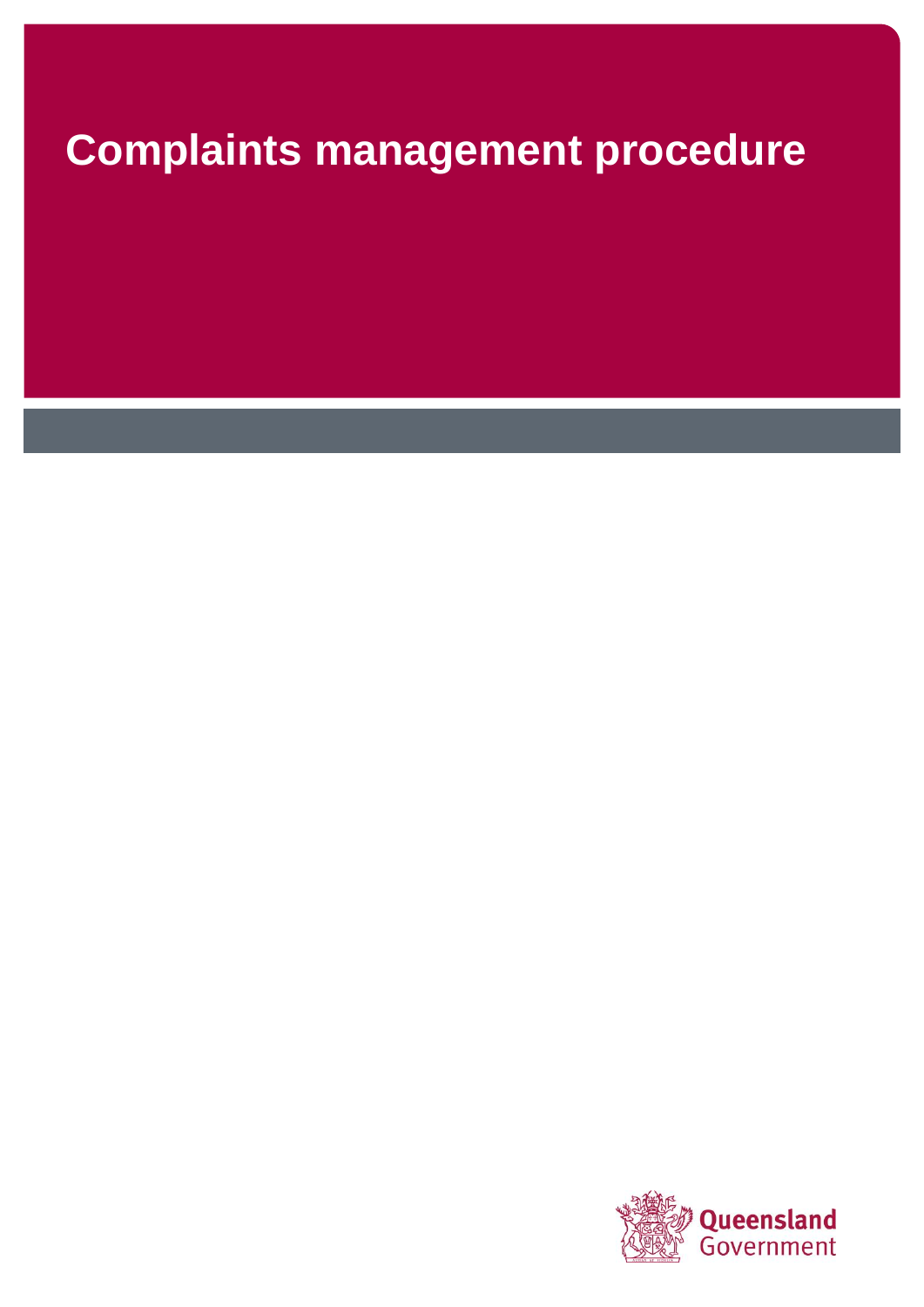# Version Control

| Version   Date |                | <b>Comments</b>                   |
|----------------|----------------|-----------------------------------|
|                | September 2016 | Previous reference ISU:PY:2016:44 |
|                | December 2019  | Policy updated and approved       |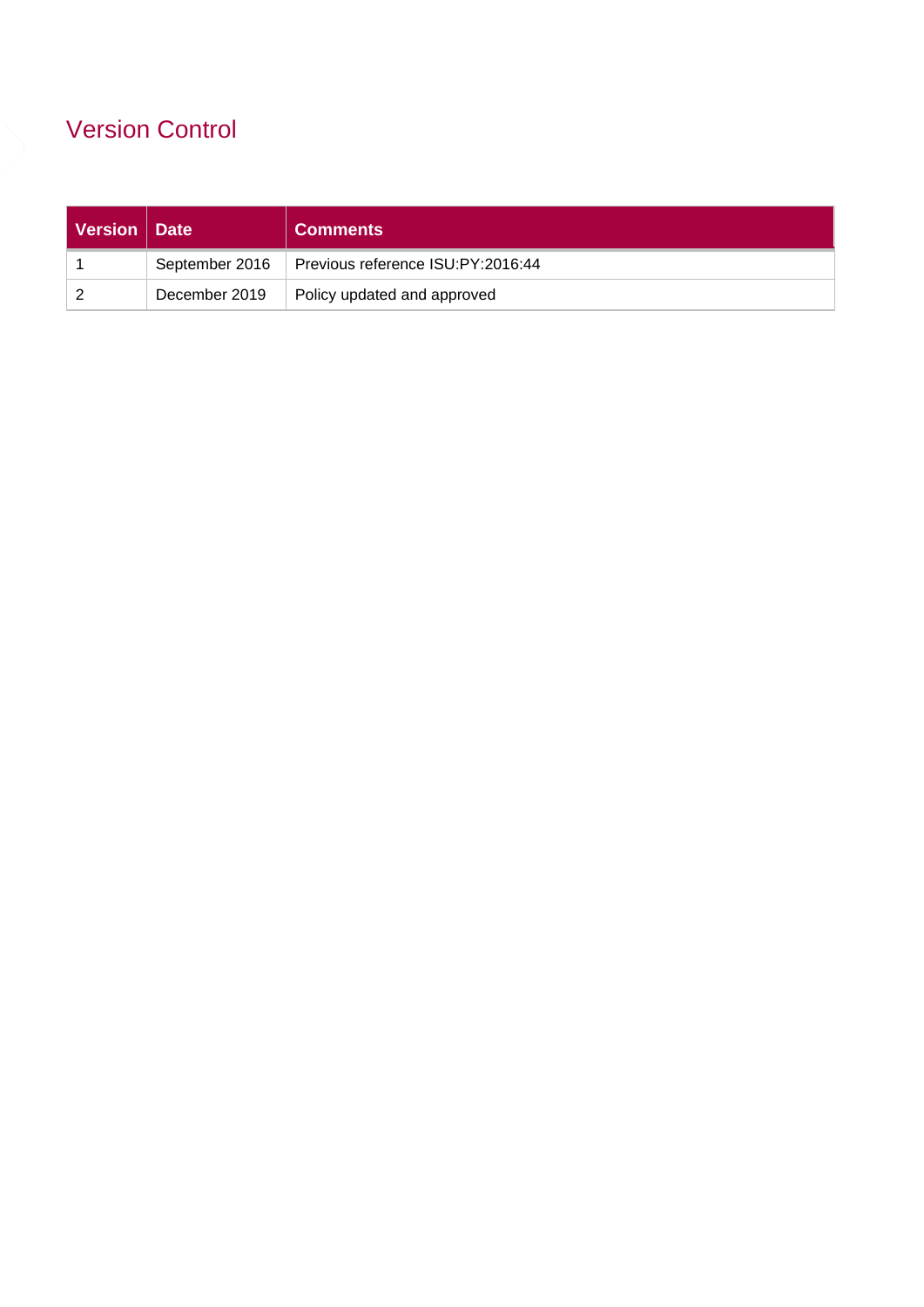# **Table of Contents**

<span id="page-2-0"></span>

| 3.1 Procedural fairness (natural justice)                                                                         | 4      |  |
|-------------------------------------------------------------------------------------------------------------------|--------|--|
| <b>3.2 Confidentiality</b>                                                                                        | 4      |  |
| 3.3 Receiving and recording a complaint<br>3.3.1 Receipt of a complaint                                           | 5<br>5 |  |
| 3.4 Assessing and assigning a complaint                                                                           | 6      |  |
| 3.5 Consideration of complaint                                                                                    | 7      |  |
| <b>3.6 Resolution of complaint</b>                                                                                | 9      |  |
| 3.7 Respond to complainant                                                                                        | 10     |  |
| 3.8 Learn                                                                                                         | 10     |  |
| <b>3.9 Reporting</b>                                                                                              | 11     |  |
| 3.10 Collection of personal information and privacy                                                               | 12     |  |
| 3.10.3<br>Providing the privacy notice over the telephone                                                         | 12     |  |
| 3.10.4<br>Providing a written notice at interview                                                                 | 12     |  |
| 3.11 Records management                                                                                           | 13     |  |
| 3.12 Dealing with employee records which could reasonably be considered detrimental to an<br>employee's interests | 13     |  |
| 3.13 Internal review                                                                                              | 13     |  |
|                                                                                                                   |        |  |
| Attachment 1: Complaint acknowledgment template                                                                   | 17     |  |
| <b>Attachment 2: Complaint outcome template</b>                                                                   | 18     |  |
| Attachment 3: Acknowledgement of request for internal review template                                             | 19     |  |
| Attachment 4: Internal review outcome template                                                                    | 20     |  |
| <b>Attachment 5: Review plan template</b>                                                                         | 21     |  |
| Attachment 6: Human rights complaints process flowchart                                                           | 22     |  |
| <b>Attachment 7: Privacy notice</b>                                                                               | 23     |  |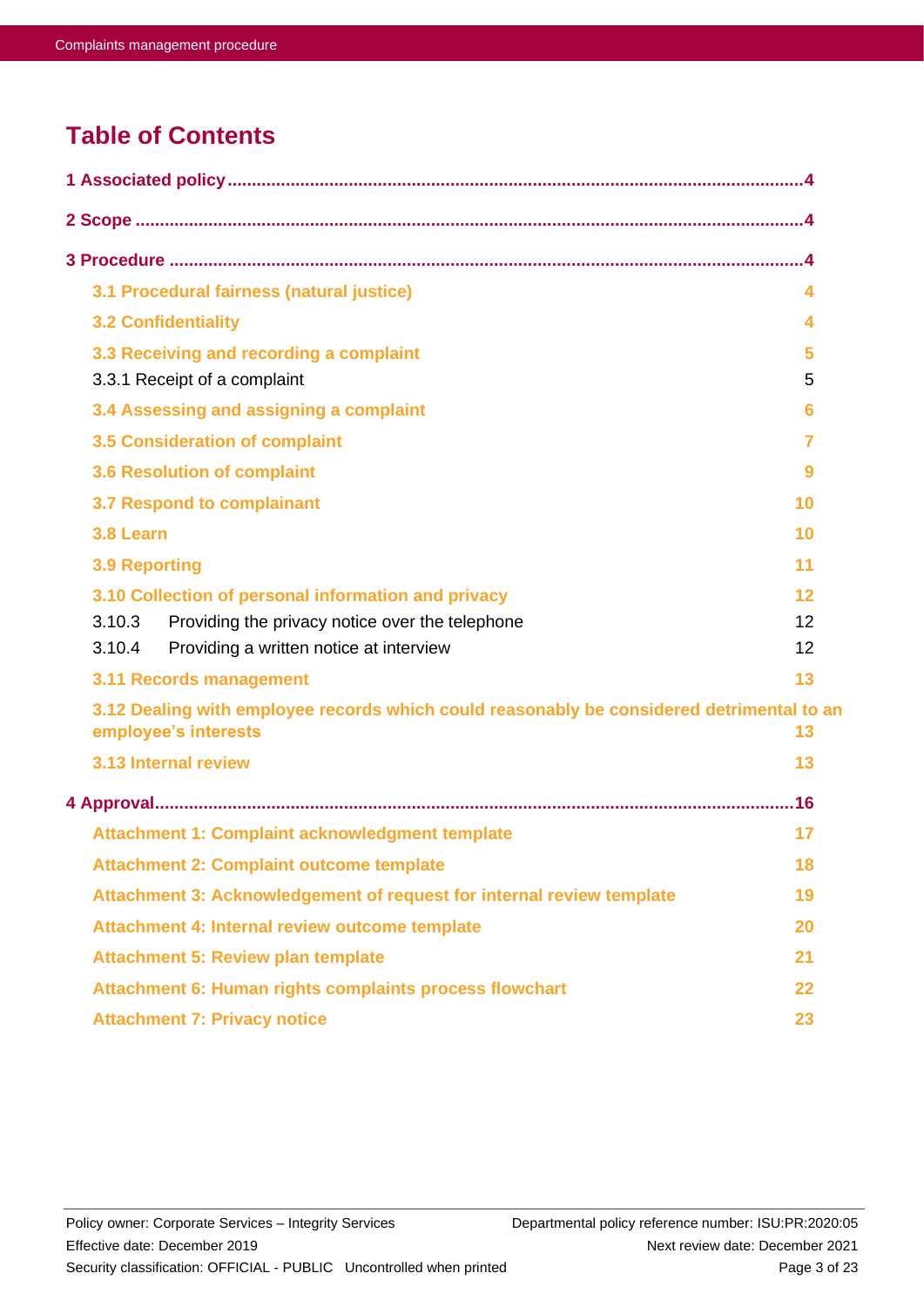# **1 Associated policy**

<span id="page-3-0"></span>[Complaints management policy](https://hpwqld.sharepoint.com/sites/intranet/ResourceCentre/PoliciesProcedures/Pages/Integrity.aspx)

# **2 Scope**

This procedure applies to all complaints about the service, actions or decisions of the department, its employees or persons engaged by the department to provide a service on its behalf, other than those complaints and complaint management processes that are regulated by legislation, policies or systems (refer to Attachment 4 of the Complaints management policy for information on exclusions and to where those matters should be referred).

# <span id="page-3-1"></span>**3 Procedure**

All complaints are to be managed in accordance with the principles outlined at section 2 of the Complaints management policy.

The department's complaints management model is:

#### **Receive and record – Assess and assign – Consider – Resolve - Respond - Learn - Report**

# <span id="page-3-2"></span>**3.1 Procedural fairness (natural justice)**

The department manages complaints in accordance with the principles of procedural fairness (also known as natural justice although this term is generally associated with courts of law). Procedural fairness provides that persons who may be adversely affected by an administrative decision must be provided:

- notice any notice must identify the critical issues and contain sufficient information to enable meaningful participation in the decision making process
- fair hearing appropriate to the circumstances this means an opportunity to respond or to speak and that any submission is provided to, and genuinely considered by the decision maker
- lack of bias the decision maker must act impartially in considering the matter

Should an employee have any questions about the application of procedural fairness during a complaint resolution process they should contact Integrity Services.

## <span id="page-3-3"></span>**3.2 Confidentiality**

Persons involved in the complaints resolution process are to maintain confidentiality at all times subject to any legal authorisation or requirements for disclosure and consistent with the principles of procedural fairness (natural justice).

S.3.10 of this procedure details the requirements for collecting personal information and privacy.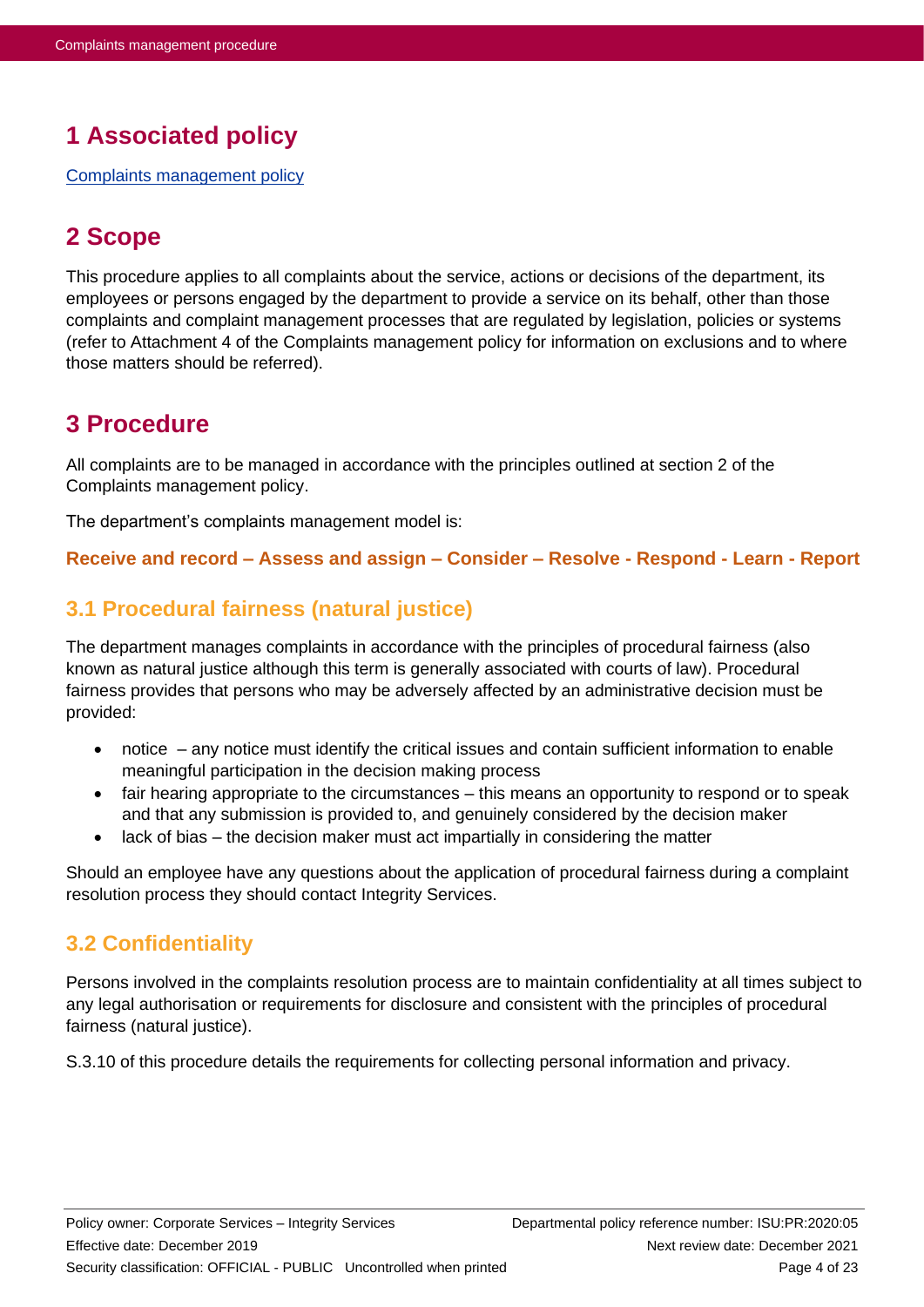# <span id="page-4-0"></span>**3.3 Receiving and recording a complaint**

#### <span id="page-4-1"></span>**3.3.1 Receipt of a complaint**

When a complainant contacts the department, the matters raised should be assessed to determine if they are actually a complaint and should be dealt with under the policy or are part of normal interactions between the department and clients or members of the public and the concerns can be resolved at the point of contact.

A complaint may be submitted through any mode of communication including in person, by phone, by email, by SMS and by letter. A complaint may be received by any employee of the department.

The department provides a complaint submission form through its website for complainants to encourage provision of relevant information. Should an employee receive a complaint by phone it is suggested they use the form to record the complaint and gather as much information as possible to assist with resolving the complaint.

Where possible, the employee should verify the information provided with the complainant and ensure all issues have been identified and recorded accurately to assist with the assessment of the complaint. Details an employee should try to obtain (noting that some complainants will wish to remain anonymous) are the complainant's name, address, contact details, whether they have previously raised this issue, if they have supporting documentation, relevant dates and the outcome being sought. Refer to section 3.10 of this procedure regarding provision of privacy notices when collecting personal information during the complaint management process.

Where the complainant indicates they require assistance with lodging their complaint such as an interpreter or translator or an advocate, all reasonable assistance should be provided to the complainant. Any cost associated with such assistance is to be met by the relevant division. Advice on accessing services for vision or hearing impairments is available [here](https://hpwqld.sharepoint.com/sites/intranet/AboutUs/Culture/InclusionDiversity/Pages/AllAbilities.aspx) and advice on translator and interpreter services is available [here.](https://www.forgov.qld.gov.au/find-translator-or-interpreter)

If the complainant indicates they are a victim of crime they should be provided with information about available assistance to recover from impacts resulting from the crime.

Divisional Complaints Management Officers (DCMO) can provide advice and assistance with providing support to the complainant.

#### **3.3.1.2 Receipt of complaint during internal administrative review process**

Where a complaint is received about a matter that is the subject of an internal administrative review process (e.g. debt review), the DCMO will discuss the complaint with the person responsible for the internal administrative review and the complainant to determine if the complaint will take precedence. It will generally be preferable to allow the internal administrative review process to be completed particularly where it will address the issues which are the subject of the complaint.

#### **3.3.2. Recording the complaint**

Once an employee has received the complaint they should forward all information to their DCMO and not take any further action unless otherwise instructed.

The DCMO is responsible for recording the complaint in the department's complaints management register.

The DCMO will assign a reference number to the complaint which should be used in all documentation.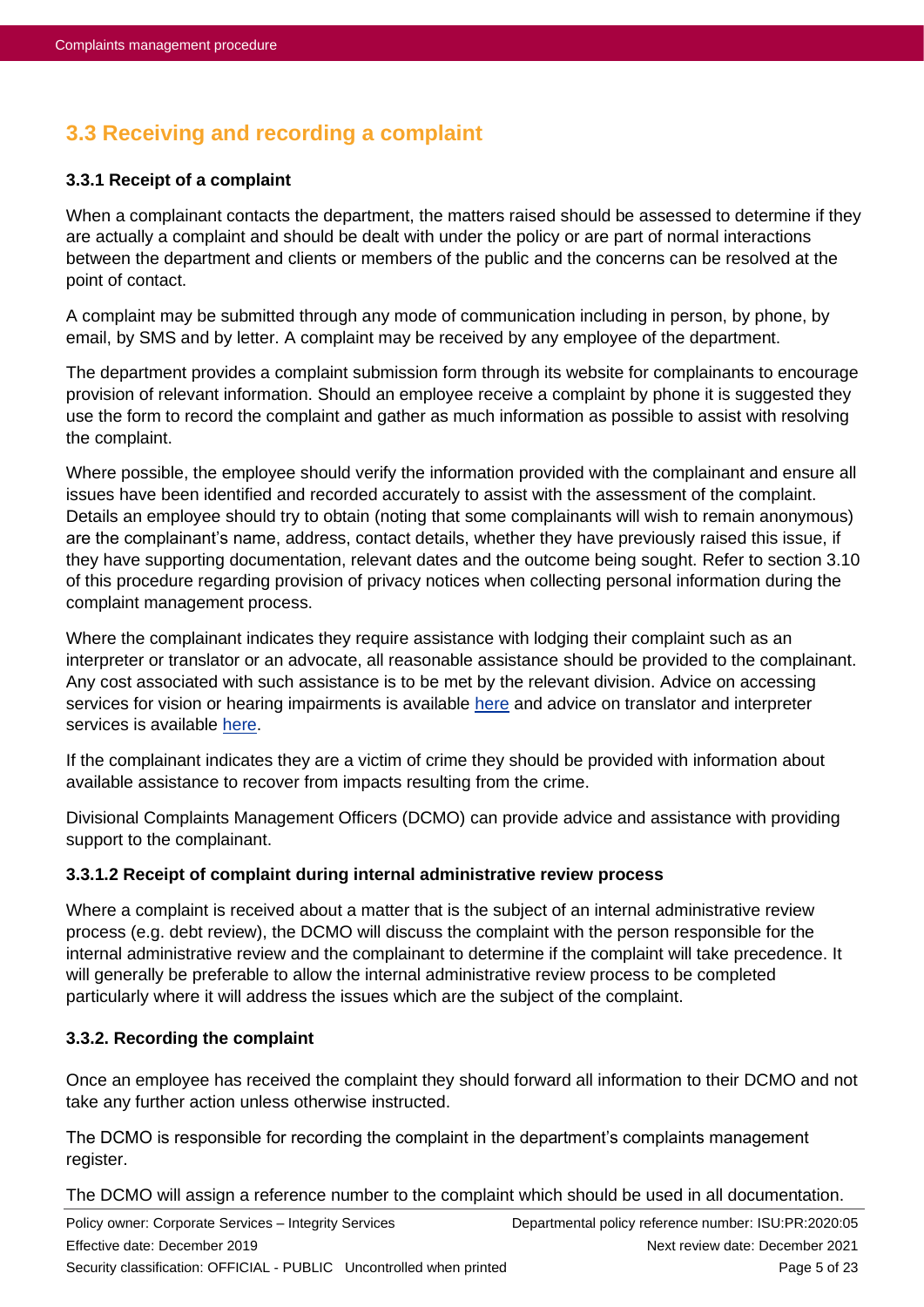# <span id="page-5-0"></span>**3.4 Assessing and assigning a complaint**

#### **3.4.1 Initial assessment**

The DCMO is required to conduct an initial assessment to determine if the complaint should be dealt with under the Complaints management policy and this procedure.

The DCMO is required to assess the complaint to determine if it contains elements of corrupt conduct or a public interest disclosure (refer to Attachment 2 of the Complaints management policy). Where such issues are identified the complaint is to be referred immediately to Integrity Services for further assessment.

The DCMO is required to assess the complaint to determine if any human rights are involved in the complaint (refer Attachment 5 of the Complaints management policy). Where the DCMO identifies a human rights component or the complainant has identified their complaint contains a human rights component, the DCMO is to refer the matter immediately to the department's Human Rights Complaints Advisory Panel for further assessment and advice.

Where a matter is referred to Integrity Services or the Human Rights Complaints Advisory Panel, no action is to be taken to address the complaint until advice has been received from those areas. Both Integrity Services and the Human Rights Complaints Advisory Panel are required to provide advice in a timely manner so that if a complaint is returned for resolution, the division is able to meet allocated timeframes.

Where the matter being complained about is already the subject of an internal process (e.g. an internal administrative review or dispute resolution process) the complainant should be advised the complaint will not be progressed until the ongoing matter is finalised.

The DCMO's action in referral of a complaint and the response are to be recorded in the complaints management register.

#### **3.4.2 Not a matter to be dealt with under the policy**

Where the complaint should be managed under different legislation or a different complaints system (refer Attachment 4 of the Complaints management policy), the DCMO is to advise the complainant including how to contact the appropriate area. The complainant may be advised in the same manner in which the complaint was made (e.g. a complaint made by telephone can be responded to by a telephone call) with all contact documented. Consideration should be given as to whether the complainant requires assistance to contact the appropriate area.

The DCMO may also consider whether the matter is one that can be practically investigated (e.g. complaint was made a lengthy period after the issue occurred), is already being dealt with in another jurisdiction or by another agency, or appears to be frivolous, vexatious, misconceived or lacking in substance and make a recommendation to the relevant Director or other senior officer on accepting the complaint.

Matters not managed by the department are to be recorded in the complaints management register to aid in education and improved communication to the public on what is a complaint and where other matters should be directed.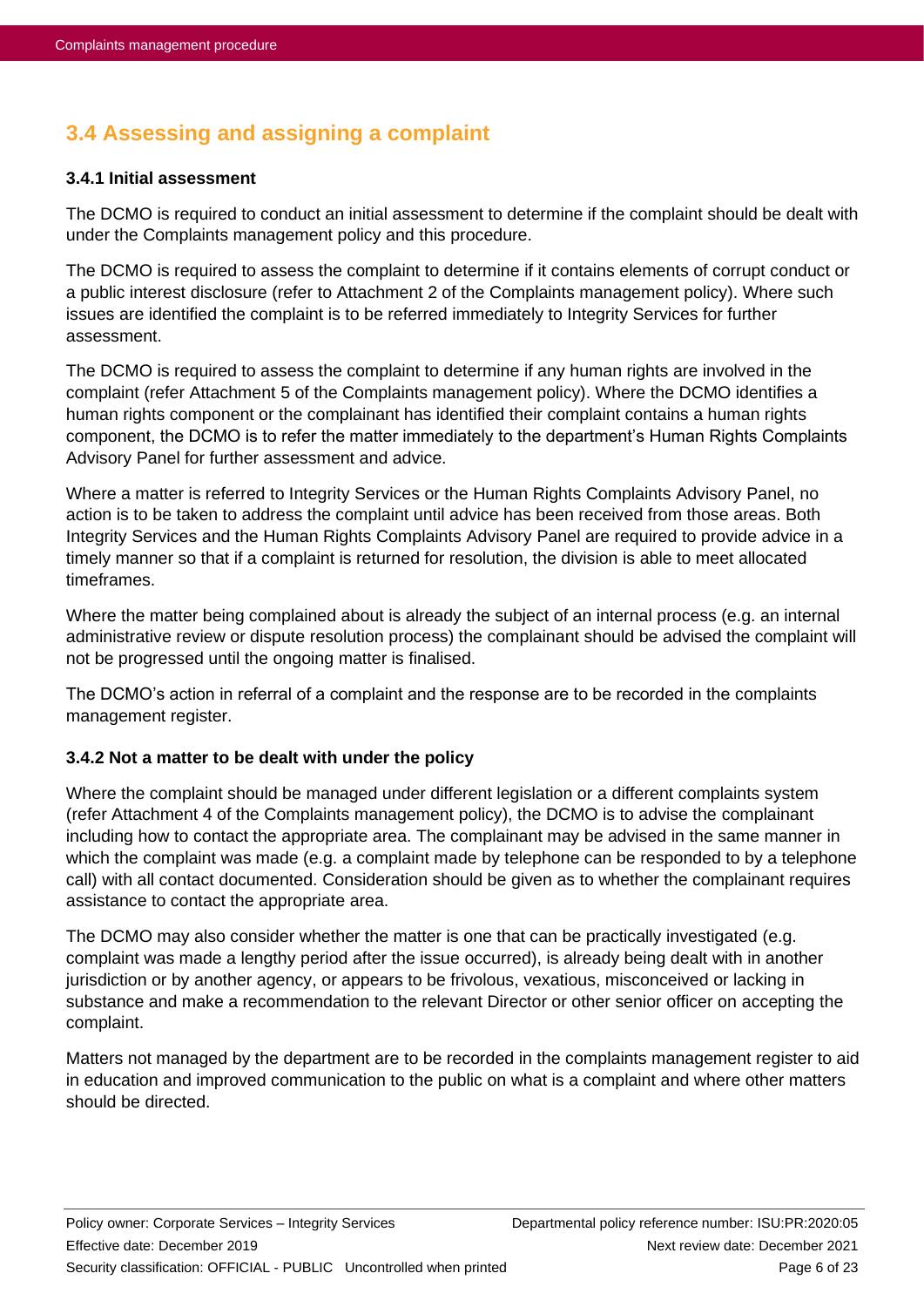#### **3.4.3 Determining the level of the complaint**

Where the DCMO determines the complaint should be managed in accordance with the Complaints management policy, the DCMO is to determine the level of the complaint in accordance with section 2.1 of the Complaints management policy.

Consideration of the appropriate level may include the complexity and/or sensitivity of the issues, the potential impact on the department of adverse outcomes, the likelihood of an investigation requiring strong capabilities and experience or a comprehensive review requiring high levels of analytical skills.

#### **3.4.4 Assigning the complaint**

Once the DCMO has determined the level of the complaint, the complaint should then be assigned accordingly. When determining which officer should be assigned responsibility as decision maker, the DCMO should consider any known conflict between the complainant and the office or decision maker/ decision maker's staff which the complainant may perceive as bias. Similarly, consideration should be given to any previous complaints made by the complainant which would indicate assigning a new decision maker to the complaint.

Similarly, consideration should be given to the issues raised within the complaint when assigning the complaint and, if appropriate, ensuring where possible that the complaint is not referred to a decision maker named in the complaint or a direct or close manager of a person named in the complaint.

The complaint may be forwarded by email, if appropriate, with all provided information attached, as well as advice on the level assigned to the complaint, the timeframes for acknowledgement and resolution and links to the departmental templates for complaint management (refer Attachments 1 to 4 of this procedure).

Where the matter has been identified as including a human rights component, the assignment should include the name of the assigned contact from the Human Rights Complaint Advisory Panel who can provide advice to the decision maker on ensuring the human right/s are considered as part of the complaints resolution process. Section 3.5.1.2 of this procedure provides further information on managing a complaint containing human rights components.

The DCMO should record the assignment of the complaint in the complaints management register and note the bring up system for the due date for response.

## <span id="page-6-0"></span>**3.5 Consideration of complaint**

#### **3.5.1 Consideration of complaint issues**

Upon receipt of a complaint for resolution, the responsible officer should identify the issues raised by the complainant in order to give consideration to how to address the issues identified. Such consideration may require identifying the original decision maker, the relevant legislation, policies or procedures, any previous actions taken in response to the complaint, and discussion with subject matter experts to clarify the issues or intended resolution strategies.

It is good practice to document the issues identified and the steps which may be needed to resolve or address the issues before taking any action. A template review plan is at Attachment 5 of this procedure.

Where matters involve other work units/divisions/agencies, consideration must be given to how the complaint resolution process will appropriately engage with those areas.

Section 3.5.2 of this procedure provides guidance on approaches to complaint resolution.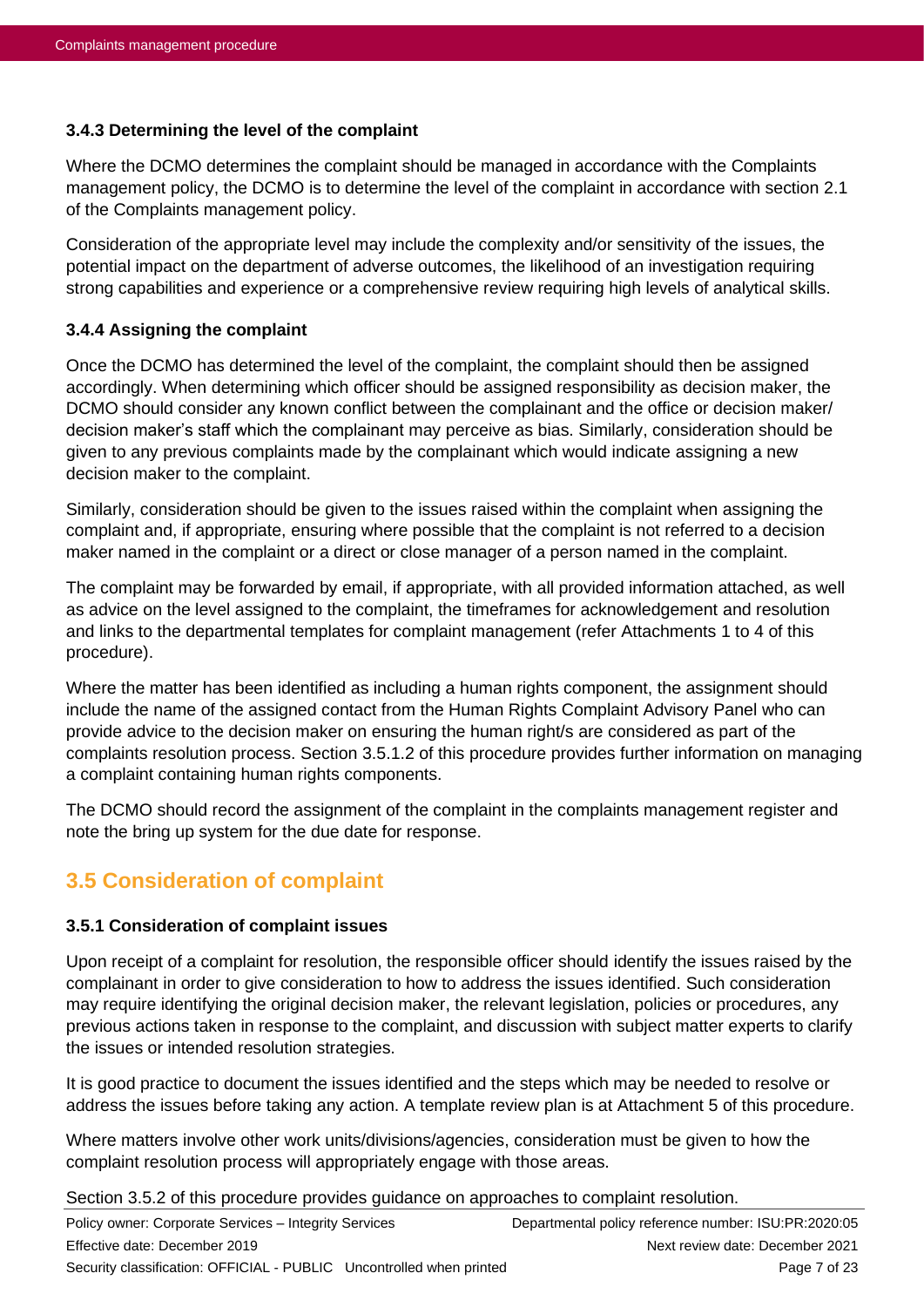#### **3.5.1.2 Consideration of human rights issues in complaint management**

When a complaint is received, the complainant may have already identified their complaint is about a breach of their human rights however the department is required to assess all complaints to determine if the complaint engages human rights.

When a human right component has been identified in a complaint it will be necessary to determine whether the action or decision being complained about has limited the human right. If the human right has not been limited, then the action or decision is compatible with human rights.

Where an action or decision has limited human rights, consideration must be given to whether the limitation is justifiable and reasonable in the circumstances. Such consideration may include:

- What law allows the department to limit a human right?
- Is there a relationship between the limit on the human right and the purpose of the limit?
- Does the limitation achieve the department's purpose?
- Are there any less restrictive ways to achieve the same outcome without limiting the human right (or limiting it to a lesser extent)? Are these options reasonably available?
- Does the importance of achieving the department's purpose outweigh the harm caused by limiting the human right?
- Does the action or decision strike a fair balance between the complainant's rights and the department's purpose?

When considering the complainant's human rights against the department's purpose in taking action or making a decision, it should be kept in mind that the stronger the limitation on the complainant's human rights, the stronger the justification needs to be. The department must be prepared to justify that the benefits gained by fulfilling the purpose of the limitation outweigh the harm caused to the human right.

The Human Rights Complaint Advisory Panel is available to provide advice and assistance in assessing and considering how to resolve complaints containing human rights complaints.

A flowchart depicting the complaints management process focusing on assessment of human rights is at Attachment 6 of this procedure.

#### **3.5.2 Consideration of complaint resolution strategies**

The nature of the complaint will determine resolution approaches which may include working directly with the complainant to resolve the issues, document review, informal inquiries or a formal investigation. The approach will be dependent on the nature and complexity of the complaint, legislative requirements, who is involved in the matter and the likely outcome of the matter.

Where a decision maker determines to assign another officer to conduct a review or investigation, it is the decision maker's responsibility to ensure that officer has the required capabilities to undertake the complaint resolution on their behalf, and there are no conflicts of interest with the complainant.

All steps involved in the resolution strategy must be documented including file notes of any discussions held with people as part of enquiries (refer section 3.10 of this procedure regarding provision of privacy notices when collecting personal information during the complaint management process).

Where the matter requires a review or investigation, it is recommended a plan be prepared identifying the issues and proposed steps including persons who will need to be interviewed (refer Attachment 5 of this procedure for the template).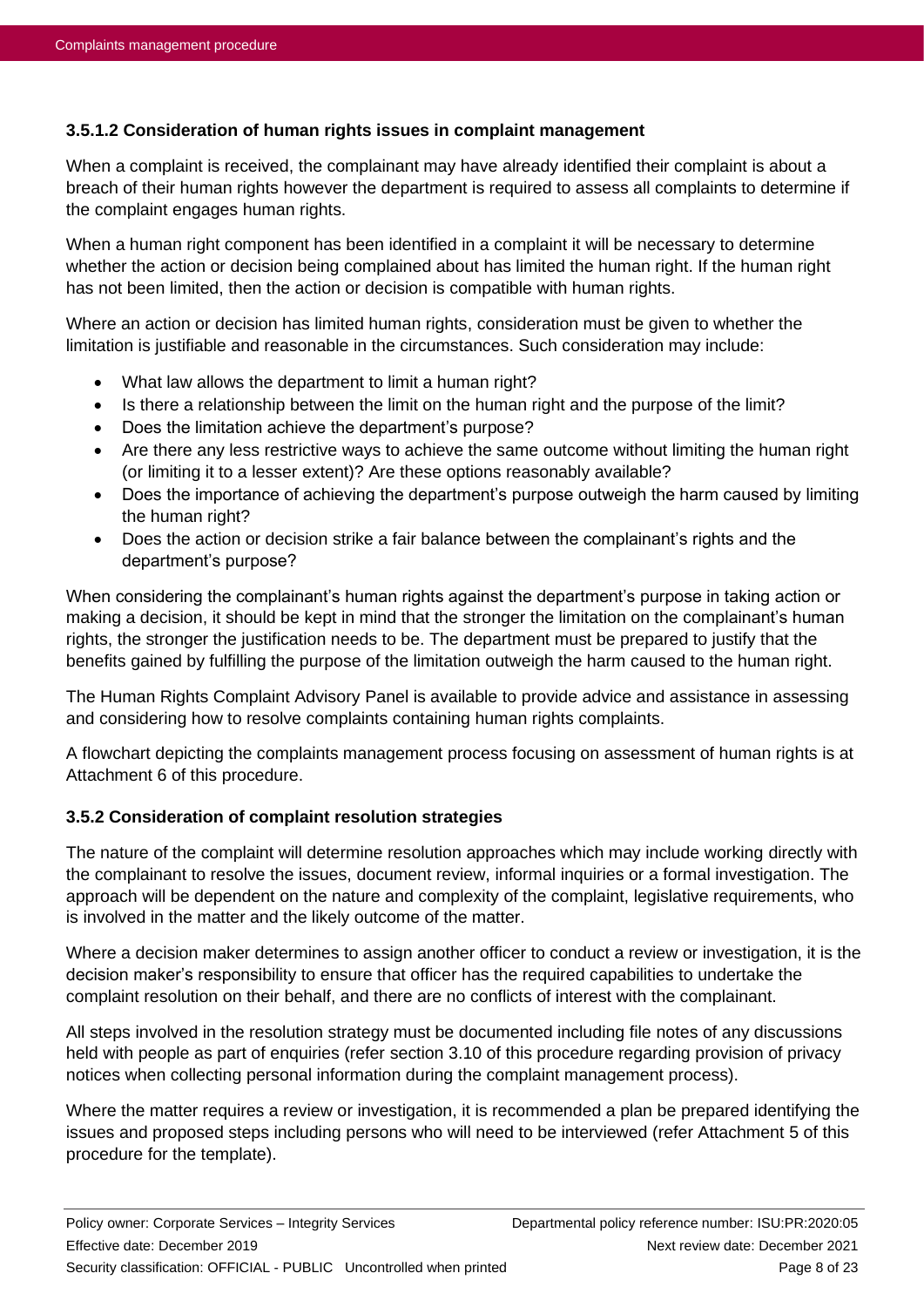The decision maker is able to identify and implement any resolution strategy they deem appropriate to the situation.

Consideration should be given to the need to provide the complainant with an opportunity to respond to preliminary findings before finalising the resolution process, particularly where the preliminary findings may be of an adverse nature. Any response forms part of the record and should be included in the final report.

Similarly, if it appears an adverse finding is likely to be made against an employee through the process, that employee is to be provided with an opportunity to respond to the information before a finding is made. It is recommended the responsible officer consult with Integrity Services or Human Resources Business Partners to appropriately prepare and present this advice.

#### **3.5.3 Consideration of business improvement strategies**

An essential part of the complaints management system is the ability to learn from the matters brought to the department by complainants and identify opportunities to improve the way the department delivers services. As such, where appropriate, the delegate should identify where changes may be made to reduce the reoccurrence of similar or other complaints or to improve accessibility and usability of the department's services.

Identified business improvement strategies are to be recorded in the complaints management register which are reviewed by Divisional Heads and senior management to identify and implement continuous improvement opportunities.

Business improvement strategies can range from reviewing and revising local practices and procedures to undertaking team training to ensure shared understanding and consistent application of processes to statewide review of policy and procedure to improve service delivery and customer satisfaction.

# <span id="page-8-0"></span>**3.6 Resolution of complaint**

#### **3.6.1 Determining a resolution**

Where the decision maker had assigned responsibility for undertaking the resolution strategy, the completed review or investigation will need to be submitted to the decision maker for consideration and acceptance.

Where the officer assigned to resolve the complaint has undertaken their own resolution strategy, the officer must document their process including an analysis of information gathered and decision.

The decision maker will be required to determine what actions may be required to address the complaint including those identified by the complainant as their stated outcome and ensure an implementation plan is devised to address any identified actions.

#### **3.6.1.2 Determining a resolution for a complaint involving a human rights component**

Where a complaint includes a human rights component, and it is determined that the complainant's human rights have been limited in a way that does not meet the requirements of the *[Human Rights Act](https://www.legislation.qld.gov.au/view/html/inforce/current/act-2019-005)  [2019](https://www.legislation.qld.gov.au/view/html/inforce/current/act-2019-005)* the decision maker must give consideration to the appropriate remedies.

#### **3.6.2 Outcome examples**

The decision maker is responsible for determining if action is required to address the findings of the complaint as an outcome. Possible outcomes include but are not limited to: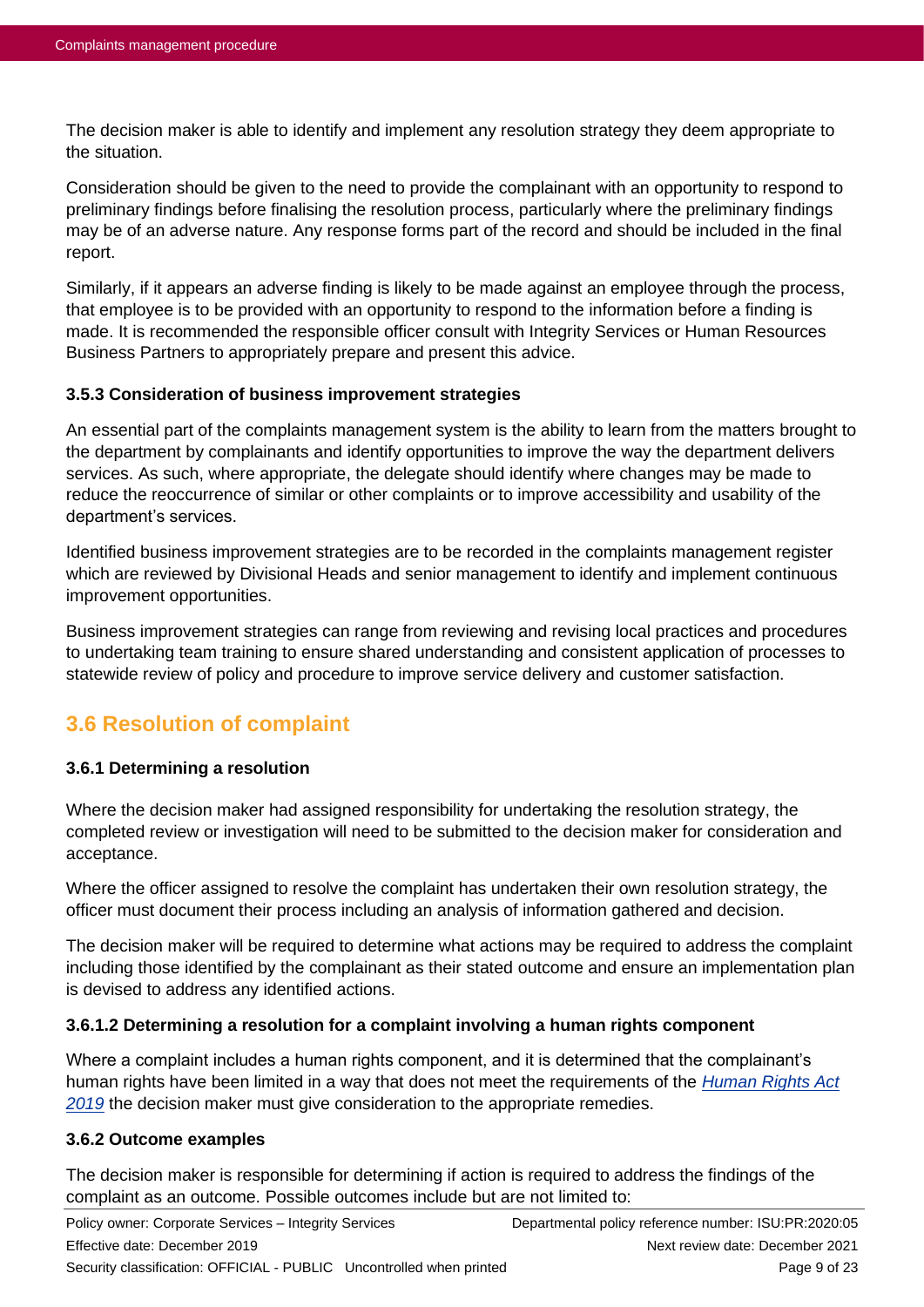- an explanation of the original action or decision
- a change of the original decision
- correction of incorrect or misleading records
- formal or informal dispute resolution
- a statement of apology
- policy, procedure or practice review
- improved implementation (change management practices)
- program review
- monitoring compliance
- improved communication e.g. regular team meetings
- staff training or other professional development activity.

# <span id="page-9-0"></span>**3.7 Respond to complainant**

#### **3.7.1 Elements of an outcome response to the complainant**

The complainant is to be provided with outcome advice which uses clear and simple language to explain the decision. The advice at a minimum should include the following:

- the issues which were reviewed
- the process used to review the complaint
- the information which was assessed in the review
- the findings which were reached against each issue/allegation
- advice on the outcomes the complainant sought
- advice on any business improvement recommendations
- the review rights available to the complainant (internal or external)

#### **3.7.1.2 Elements of an outcome response to the complainant involving human rights components**

Where the complaint involved human rights, the outcome advice should also include the following:

- whether the department's action or decision has limited the complainant's human right in a way that does not meet the requirements of the *[Human Rights Act 2019](https://www.legislation.qld.gov.au/view/html/inforce/current/act-2019-005)*
- where the complainant's human rights have been limited in a way that does not meet the requirements of the *[Human Rights Act 2019](https://www.legislation.qld.gov.au/view/html/inforce/current/act-2019-005)*, what remedies will be applied

#### **3.7.2 Advising the Divisional Complaints Management Officer**

The decision maker is responsible for providing the DCMO with a copy of all relevant documentation including the outcome advice, to allow the DCMO to record the matter on the complaint management register including storage of associated documentation.

An outcome advice template is available at Attachment 3 of this procedure.

### <span id="page-9-1"></span>**3.8 Learn**

#### **3.8.1 Outcome advice to involved internal parties**

Where internal persons were involved in the complaints resolution process, those persons should be provided with outcome advice. For those who provided information but are not otherwise directly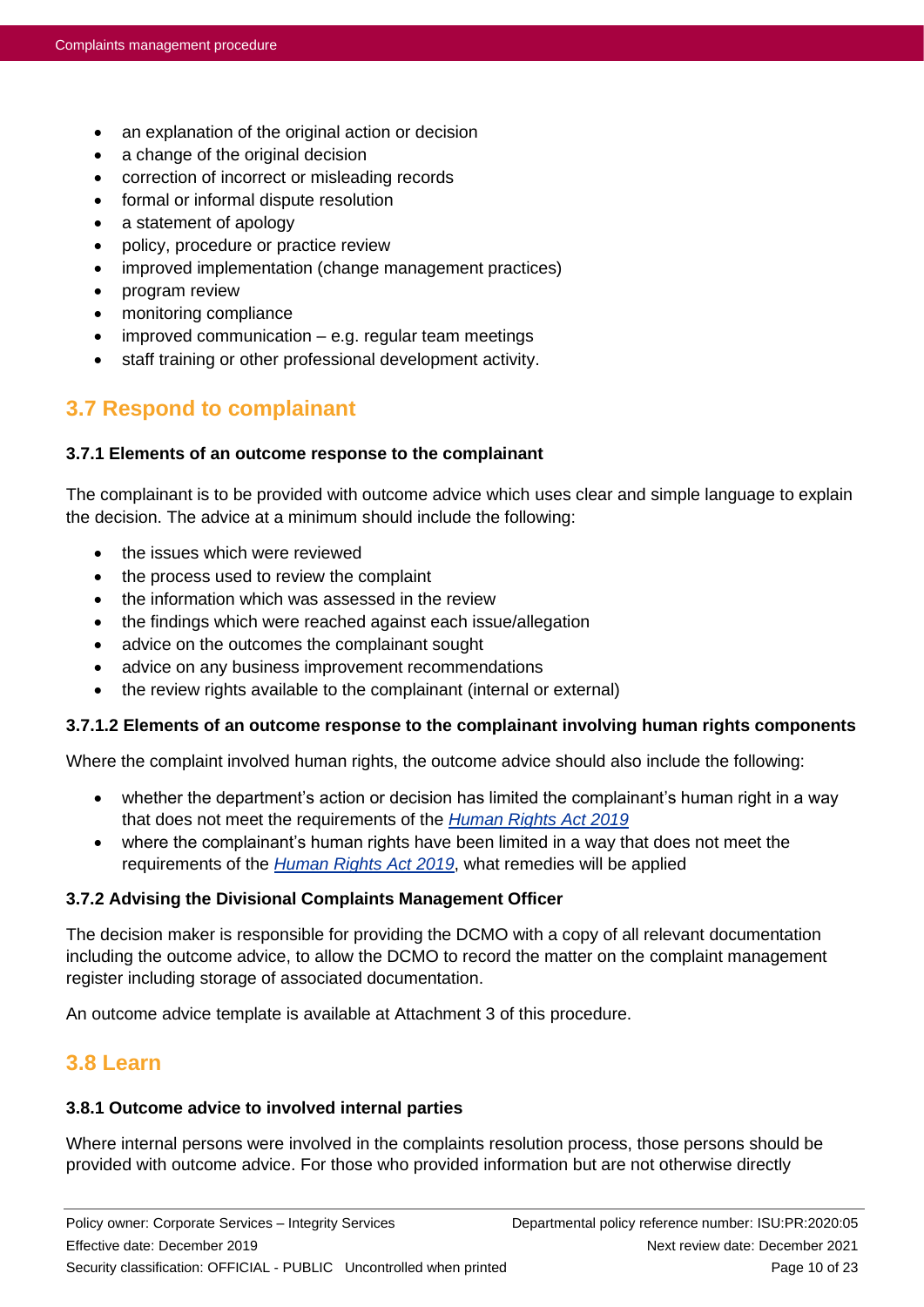impacted it is enough to provide advice that acknowledged their participation and advises the process is finalised.

For those parties with a greater involvement, particularly those who participated in the original action or decision that was the subject of the complaint, it is necessary to provide advice on the process, the findings and learnings including any system changes which will be made as a result of the process.

Where an internal party was the subject of adverse findings resulting from the complaint resolution process (and noting the requirements of procedural fairness as described at section 3.1 of this procedure) the responsible officer should consult with Integrity Services or the relevant Human Resources Business Partner in developing the written outcome advice.

#### **3.8.2 Implementing business improvements by divisions**

Identified business improvements are to be recorded on the complaints management register and the DCMO is to provide the Divisional Head with quarterly reports to monitor progress of implementation of the recorded business improvements.

#### **3.8.3 Monitoring of business improvements by Executive Leadership Team**

Integrity Services will provide the Executive Leadership Team with a report on complaints data including all business improvement strategies on a six-monthly basis. This report will include identification of trends and aid in risk management and strategic, operational and business planning activities. It is anticipated departmental monitoring of business improvements strategies may aid in reduction of complaints and improved service delivery.

#### **3.8.4 Review of complaints management system by Integrity Services**

Integrity Services will monitor and analyse the data held within the complaints management register as well as consult with the DCMOs and the Human Rights Complaints Advisory Panel to determine where improvements may be made to the department's complaints management system.

Integrity Services will be responsible for identifying and reporting on issues and potential responses to the Executive Leadership Team or to Divisional Heads as appropriate.

#### **3.8.5 Review of human rights complaints**

The Human Rights Complaints Advisory Panel is responsible for continuous review of complaints which include human rights components, in order to provide advice on how such complaints may be reduced and to improve the management of human rights complaints through an education program.

# <span id="page-10-0"></span>**3.9 Reporting**

#### **3.9.1 Internal reporting**

DCMOs are required to maintain the complaints management register for all complaints within their division including all associated documentation.

Integrity Services will be responsible during the life of this policy for working with TSG to determine the viability of developing a whole of department complaints management system linked to the department's electronic documents and records management system (eDRMS).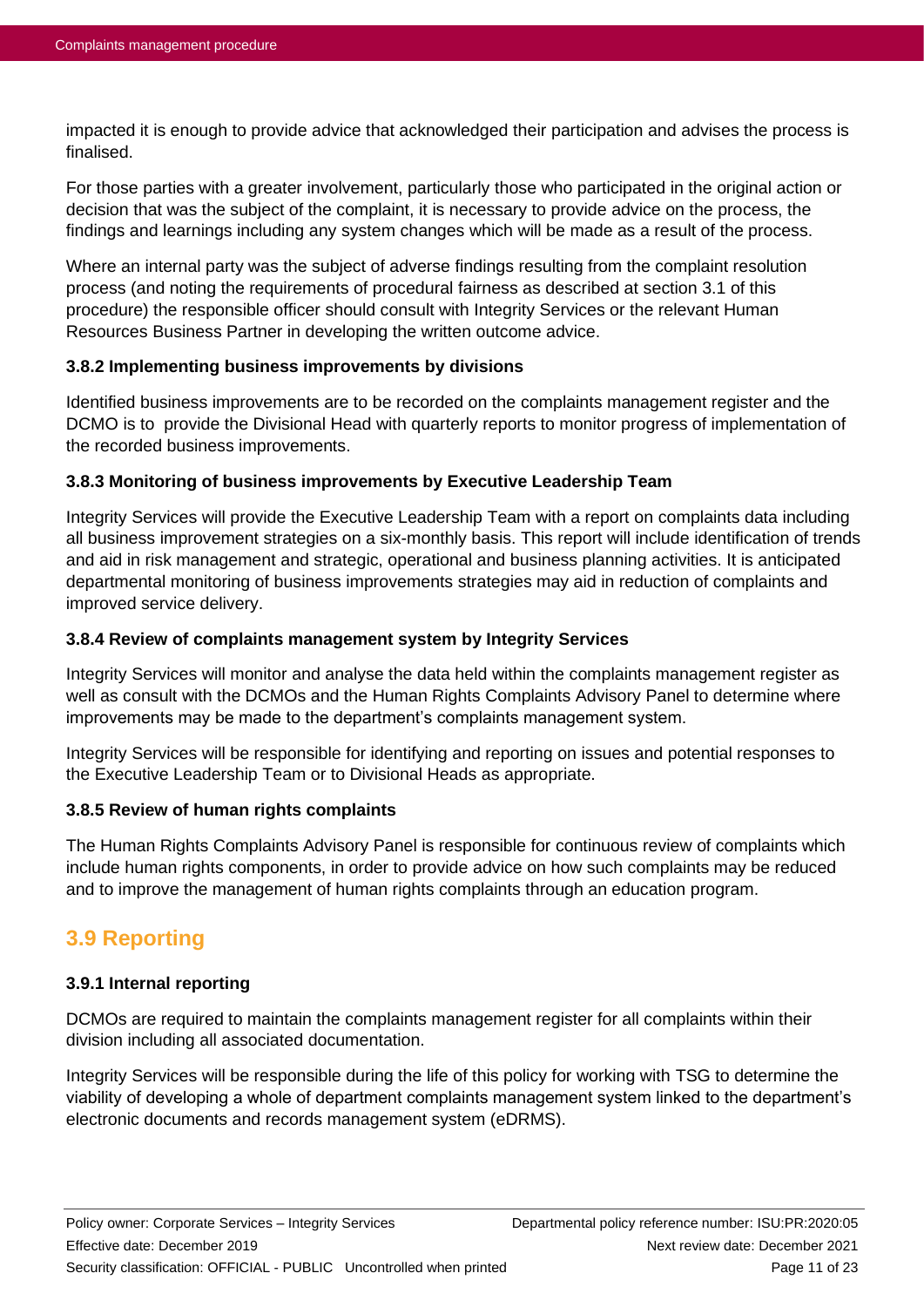# <span id="page-11-0"></span>**3.10 Collection of personal information and privacy**

#### **3.10.1 Personal information**

Once it is determined that the complaint falls within the scope of the Complaints management policy, when collecting personal information, a privacy notice must be provided to the complainant and other persons from whom personal information is being collected.

Personal information is defined in section 12 of the *[Information Privacy Act 2009 \(Qld\)](https://www.legislation.qld.gov.au/LEGISLTN/CURRENT/I/InfoPrivA09.pdf)* as "*information or an opinion (including information or an opinion forming part of a database), whether true or not, and whether recorded in a material form or not, about an individual whose identity is apparent, or can reasonably be ascertained, from the information or opinion.*"

#### **3.10.2 Privacy notice**

A privacy notice is required when an individual who is the subject of the personal information is asked for either the personal information or information of a type that would include the personal information.

The privacy notice must be given to the complainant (as well as any interviewed witnesses or persons who are the subject of the complaint if relevant), if practicable, before the collection of the personal information, or as soon as practicable after the collection.

The privacy notice that must be given at the point of collection is as follows:

*"The Department of Housing and Public Works is collecting information, including personal information, for the purpose of assessing and resolving this complaint. Your personal information will be given to other persons where necessary to assess and resolve this complaint. Your personal information will not otherwise be disclosed to another entity without your consent, unless authorised or required by law."*

The notice can be provided verbally or in writing, but preferably in writing.

#### <span id="page-11-1"></span>**3.10.3 Providing the privacy notice over the telephone**

If personal information is being collected from a complainant over the telephone the employee must:

- take care to explain the privacy notice clearly and
- ask the complainant if they have understood the privacy notice, and if they would like any part of the notice repeated.

The file note of the discussion should include that the privacy notice was provided to the complainant.

#### <span id="page-11-2"></span>**3.10.4 Providing a written notice at interview**

If the decision maker or the responsible officer is collecting personal information at an interview, that person must:

- give the interviewee the privacy notice at the start of the interview
- explain to the interviewee what is in the privacy notice and ask the interviewee to read the notice before continuing with the interview and
- try to answer any questions the interviewee has about the privacy notice before the interview continues.

If employees have questions regarding collecting personal information and the privacy notice they can contact the department's Manager, Right to Information and Privacy on telephone 07 3008 3118.

A copy of the privacy note for distribution is at Attachment 7 of this procedure.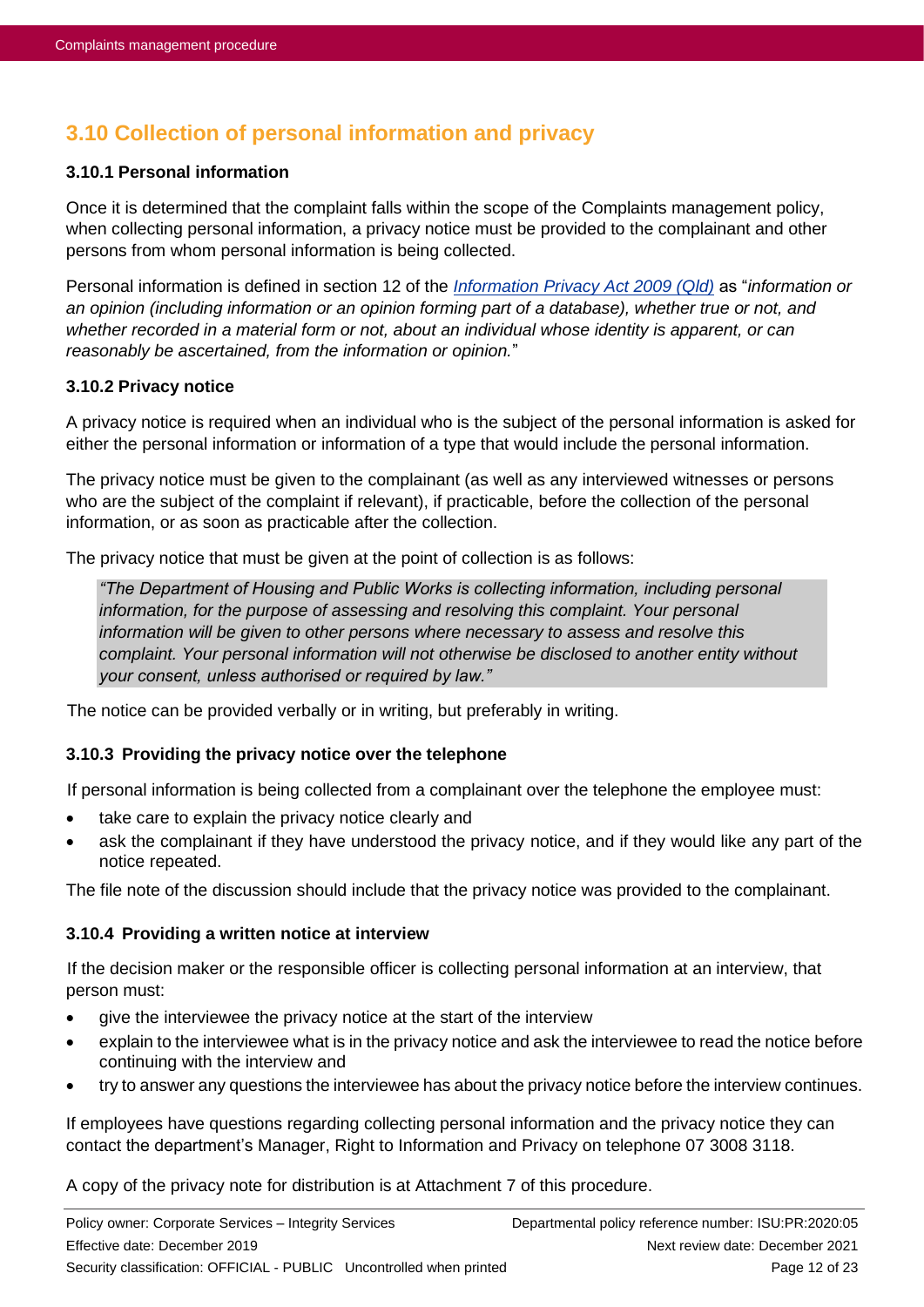# <span id="page-12-0"></span>**3.11 Records management**

All matters to do with the resolution process for the complaint are to be appropriately documented including the name of the person creating the record, the date of the events the record relates to and the names of the persons (and roles if applicable) referenced in the record.

All hard copy documentation should be stored on a file in locked storage. All information related to the complaint, whether stored electronically or in hard copy, should be accessible only to persons requiring access due to their role and responsibilities.

A copy of all information relating to the complaint is to be forwarded to the DCMO to be saved on the complaints management register.

# <span id="page-12-1"></span>**3.12 Dealing with employee records which could reasonably be considered detrimental to an employee's interests**

Records relating to complaints may include employee records.

As per section 17 of the *[Public Service Regulation 2018 \(Qld\)](https://www.legislation.qld.gov.au/LEGISLTN/CURRENT/P/PublicServR08.pdf)*, if the department intends to:

- (a) use an employee record about the employee in a way that could reasonably be considered to be detrimental to the employee's interests, or
- (b) place on the employee's employment file an employee record about the employee that could reasonably be considered to be detrimental to the employee's interests

the department must ensure that at least 14 days before taking the action mentioned in (a) or (b) above:

- the employee is given the opportunity to read the record and to acknowledge having read it by initialling it and
- the employee is given a copy of the record and
- if the employee has refused to read the record or to acknowledge having read it by initialling it, the refusal is noted on the record and
- the employee is given the opportunity to respond in writing at any time to the record's contents and
- any written response by the employee is attached to the record.

If the department reasonably considers that giving the employee access to the record would be likely to prejudice an existing relevant investigation or inquiry, the department is not required to give the employee access to the record until the likelihood of prejudice to the investigation or inquiry ends, or six months after the action in paragraph (a) or (b) above is taken, whichever is the earlier.

The responsible officer should consult with Integrity Services or the relevant Human Resources Business Partner if they intend to make a decision regarding an employee's records that could reasonably be considered to be detrimental to the employee's interests.

### <span id="page-12-2"></span>**3.13 Internal review**

#### **3.13.1 Internal review submission**

Where a complainant is dissatisfied with the action taken by the department in response to their complaint, and the matter is closed, they may request that the department review the decision.

Any request for internal review must be submitted within three months from the date of the decision made in relation to the complaint. The request for a review should include: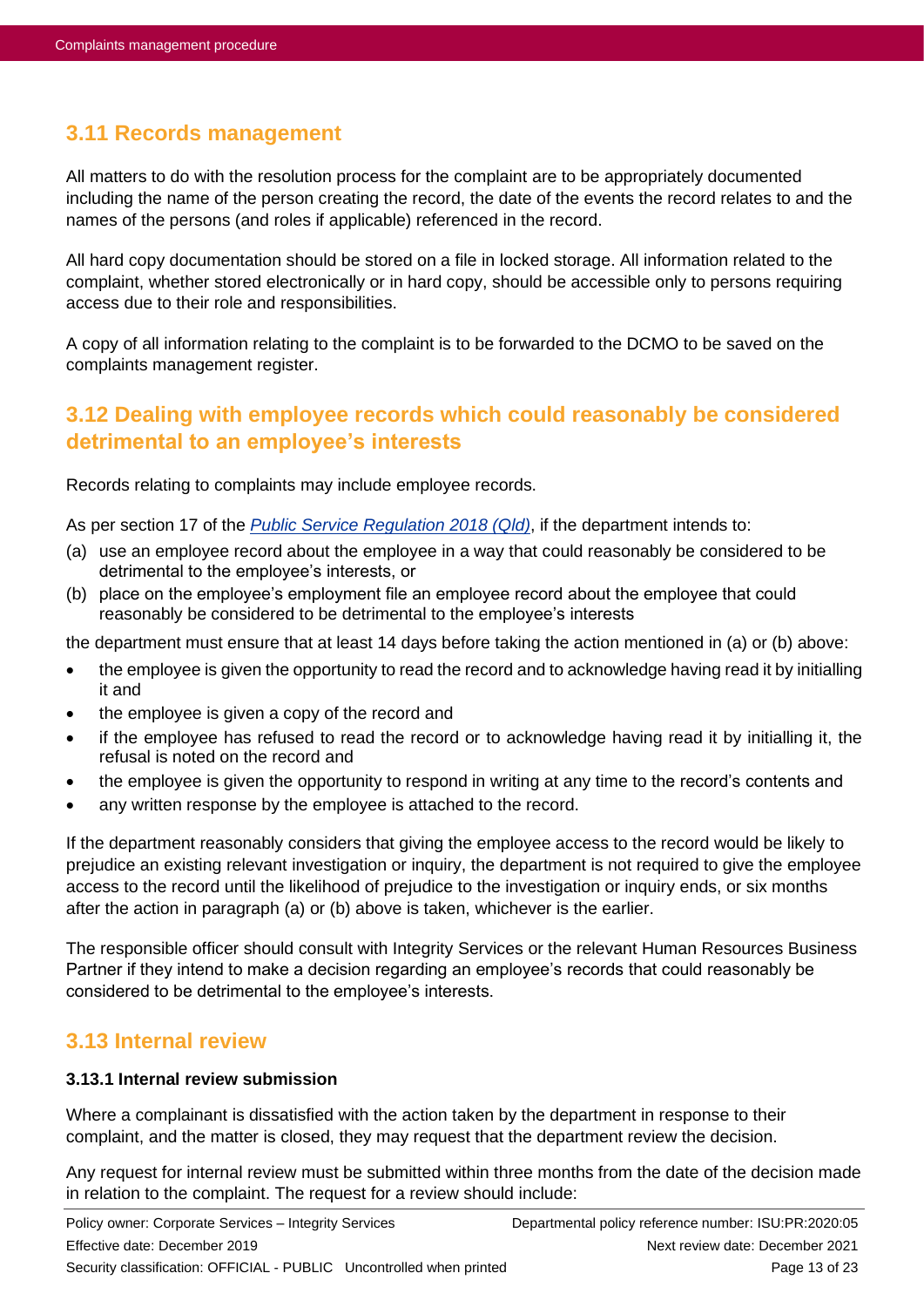- the department's complaint reference number (if known)
- the decision/s which the complainant is seeking to be reviewed
- the reason/s why the complainant considers the decision/s to be wrong
- the outcome the complainant is seeking.

Upon receipt of a request for internal review the matter should be referred to the DCMO for registering, where a reference number will be assigned, and an internal reviewer identified.

The preferred timeframe for completion of an internal review is 30 business days however the nature and complexity of the original complaint will dictate the timeframe of the review.

The DCMO will acknowledge receipt of the request for an internal review. An acknowledgement template is at Attachment 4 of this procedure.

#### **3.13.2 Conducting an internal review**

The review is to be conducted by a person who is independent of and senior to the original decision maker, or where the original decision maker assigned the review/investigation to another person, senior to the person who conducted the original review/investigation.

The reviewer should consider whether the original decision maker:

- identified and addressed all the relevant issues
- sought and considered appropriate evidence
- complied with legislative requirements and the department's internal policies and procedures
- made a decision that was reasonably open to be made, having regard to the circumstances and all relevant information
- adequately explained the original decision to the complainant.

Should the reviewer determine it is necessary, the matter may need to be re-investigated.

#### **3.13.3 Outcome advice**

Following completion of the review, the reviewer is to provide outcome advice to the complainant including advice on external review rights. An outcome advice template is available at Attachment 5 of this procedure.

#### **3.13.4 Internal review rights not applicable to privacy or human rights complaints**

Internal review rights are not applicable to privacy complaints or human rights components of a complaint.

If a complainant is dissatisfied with the department's resolution of their privacy complaint or they have not received a response to their privacy complaint within 45 business days, they can lodge a complaint with the Office of the Information Commissioner.

The Office of the Information Commissioner can be contacted at:

Phone: 07 3405 1111 Email: [administration@oic.qld.gov.au\)](mailto:administration@oic.qld.gov.au)

Where the department fails to respond to the complaint within 45 days or does not resolve the complaint to the complainant's satisfaction, the complainant may refer the complaint to the Queensland Human Rights Commission for independent resolution.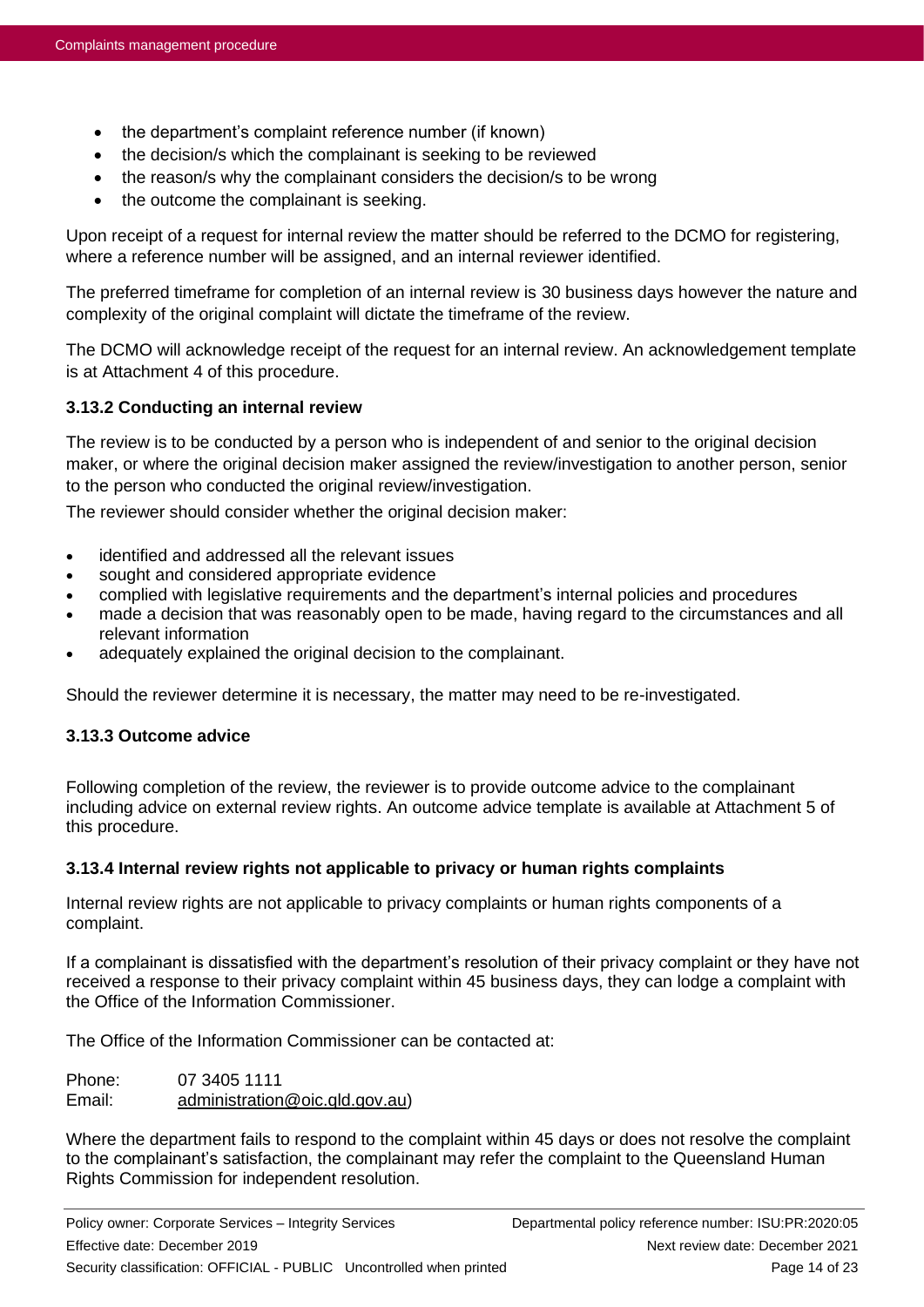The Queensland Human Rights Commission can be contacted on:

Phone: 1300 130 670 Web: [make a complaint](https://www.qhrc.qld.gov.au/complaints)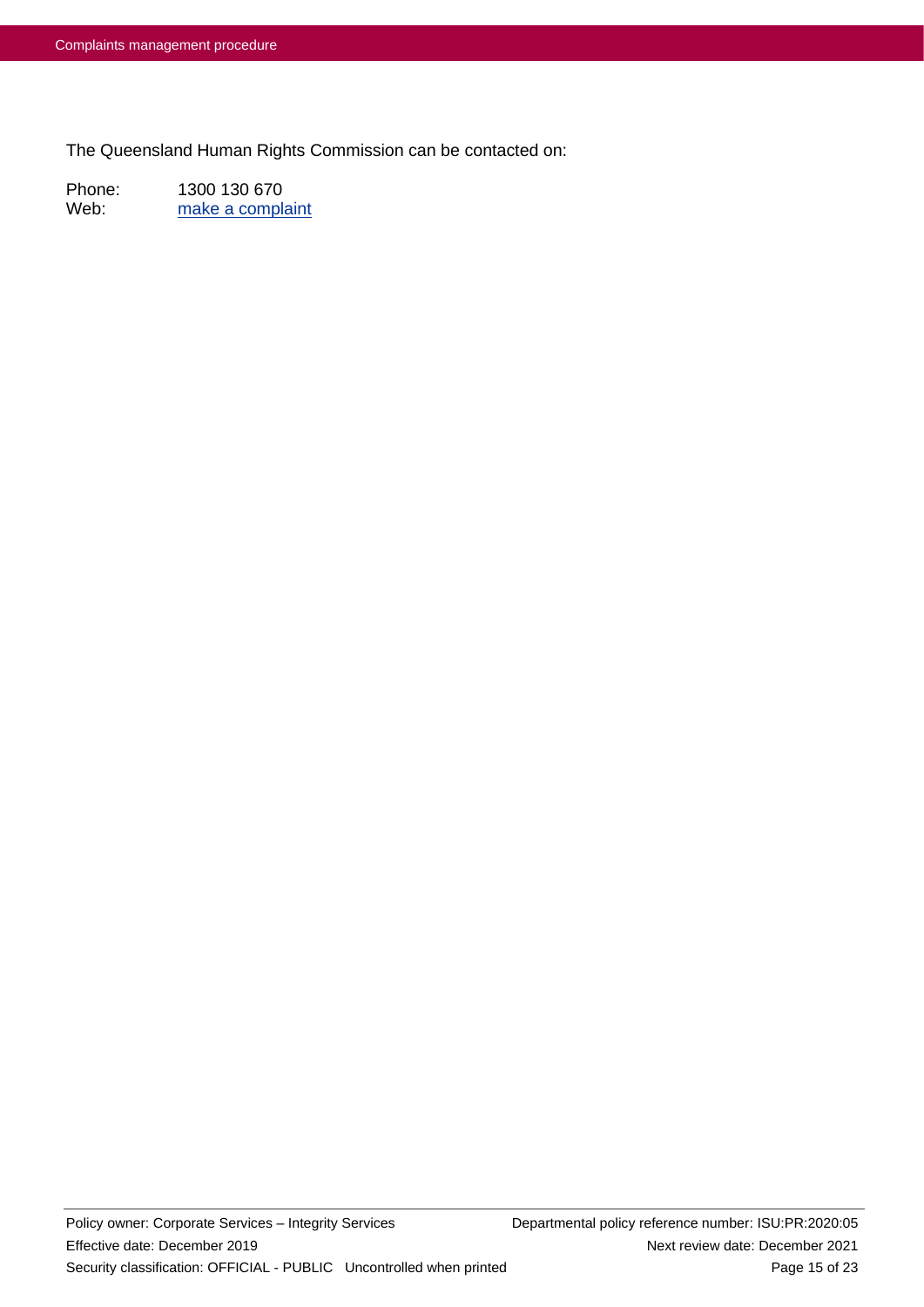# <span id="page-15-0"></span>**4 Approval**

**Director-General**

**Liza Carroll Date: 18 December 2019**

**Attachment 1:** Complaint acknowledgement template **Attachment 2:** Complaint outcome template **Attachment 3:** Acknowledgement of request for internal review template **Attachment 4:** Internal review outcome template **Attachment 5:** Review plan template **Attachment 6:** Human rights complaints process flowchart **Attachment 7: Privacy notice** 

### **Licence**

Complaints management procedure © The State of Queensland (Department of Housing and Public Works) 2019.



<http://creativecommons.org/licenses/by/4.0/deed.en>

This work is licensed under a Creative Commons Attribution 4.0 Australia Licence. You are free to copy, communicate and adapt this work, as long as you attribute by citing 'Complaints management procedure, State of Queensland (Department of Housing and Public Works) 2019'.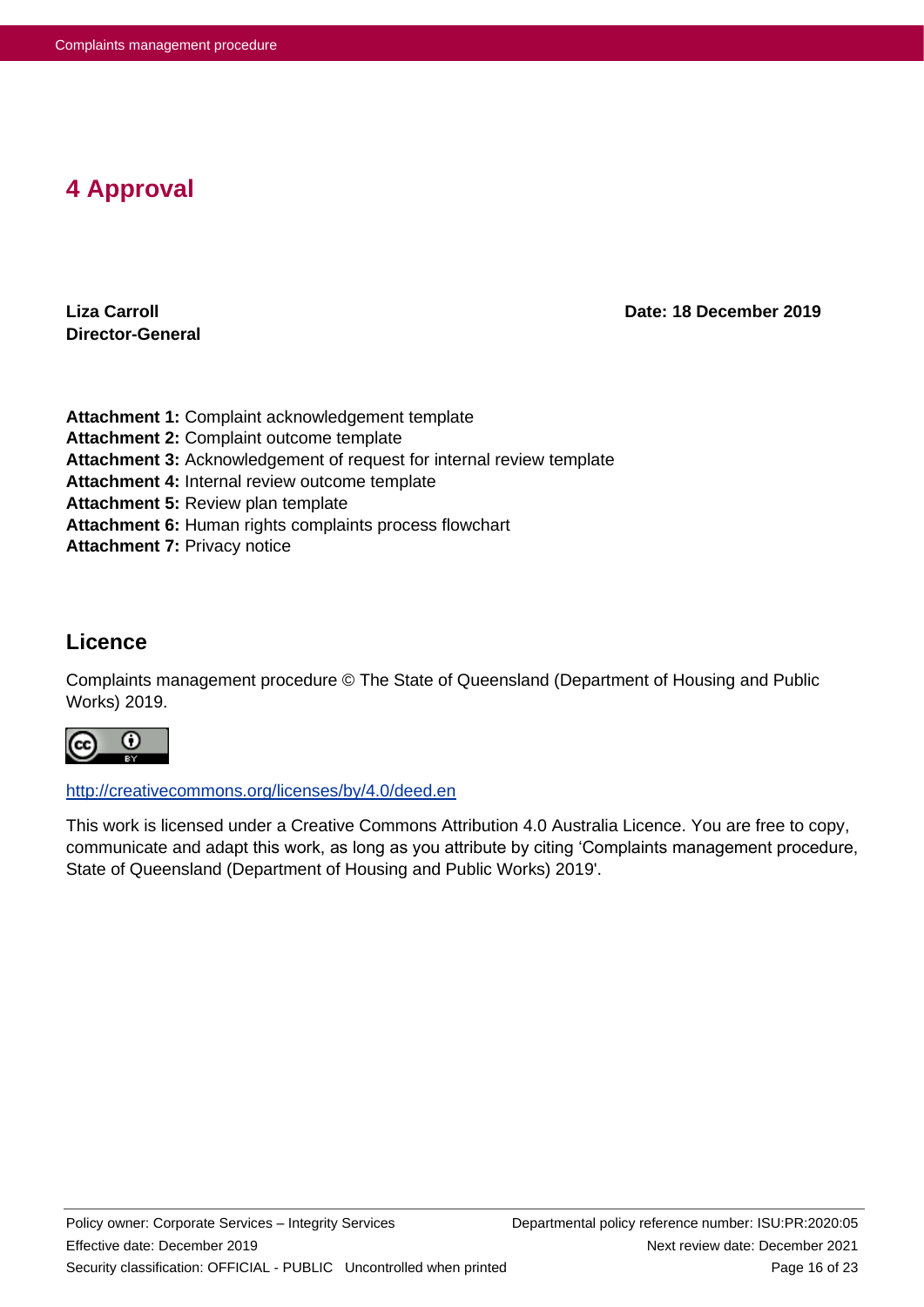# <span id="page-16-0"></span>**Attachment 1: Complaint acknowledgment template**

**NB: If using this template for a privacy-related complaint please refer to the Integrity Services or to the Manager RTI and Privacy to check on timeframes/review options etc.**

Ref No: [xxxx]

[Date]

[Complainant contact details]

Dear [complainant details]

I refer to your [letter/telephone call/email/etc] received by [insert name/details of area] on [insert date] regarding your complaint that [insert complaint details].

Your complaint has been registered and the reference number for your complaint is [insert complaint reference number].

Following an assessment of your concerns it has been determined that your complaint will be managed by [insert name of contact, position, area and a contact number].

For your information, the department's Complaints management policy and procedure can be found on the department's [Compliments and Complaints webpage.](https://www.hpw.qld.gov.au/contact/complaints-compliments) Your complaint is being dealt with as a Level [select 1 or 2] complaint pursuant to this policy.

On the conclusion of the department's enquiries, you will be notified in writing of the outcome within a maximum of [select 20 or 30] business days from the date your complaint was received.

If you have any questions in the meantime, please raise these directly with [insert name of contact] on telephone number [insert] or by email to [insert email].

Yours sincerely

**XXXXXXXXX**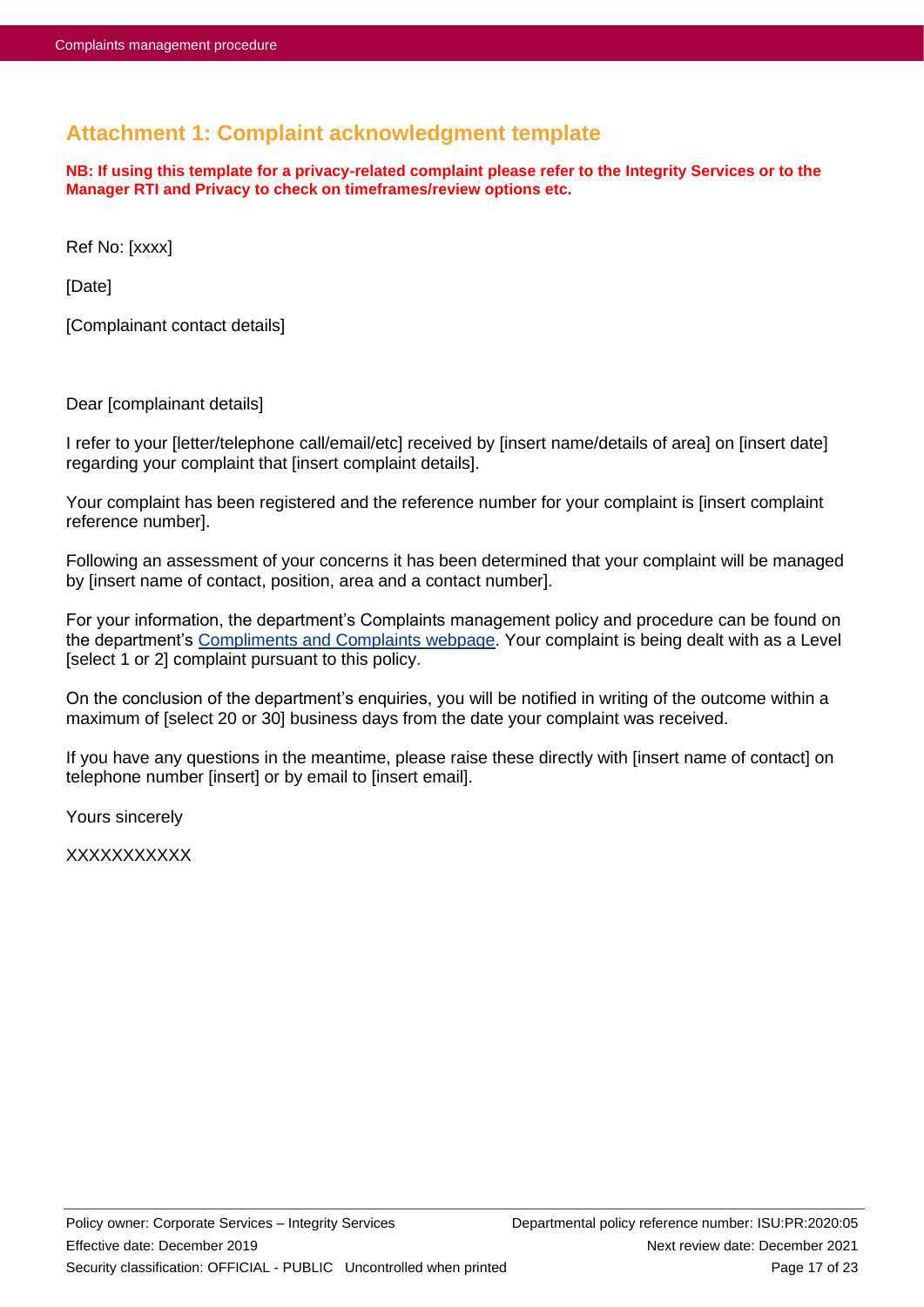# <span id="page-17-0"></span>**Attachment 2: Complaint outcome template**

**NB: If using this template for a privacy-related complaint please refer to Integrity Services or to the Manager RTI and Privacy to check on timeframes/review options etc.**

**If the complaint contained human rights component/s consult with the Human Rights Complaints Advisory Panel on the content providing advice on outcome for a human rights matter.**

Ref No: [xxxx]

[Date]

[Complainant contact details]

Dear [complainant details]

I refer to your [letter/telephone call/email/etc.] received by the [insert details of area] on [insert date] regarding your complaint concerns that [insert complaint details].

In dealing with your complaint, [insert contact officer details] [insert details e.g. obtained information from you, reviewed relevant information and spoke with the employee who was the subject of your complaint].

Information gathered during this complaint process included: [explain information gathered]

Following careful consideration of all available information, I have concluded that [explain outcome].

Accordingly, your complaint is now finalised.

If you are dissatisfied with how your complaint has been dealt with, you can request an internal review of this decision by the department within three months from the date of this advice. Your request must explain why you are asking for a review.

A request for a review will be considered, and a decision made about whether a review will be undertaken.

If you have any questions regarding this matter please contact [insert name of contact] on telephone number [insert] or by email to [insert email].

Yours sincerely

XXXXXXXXXXX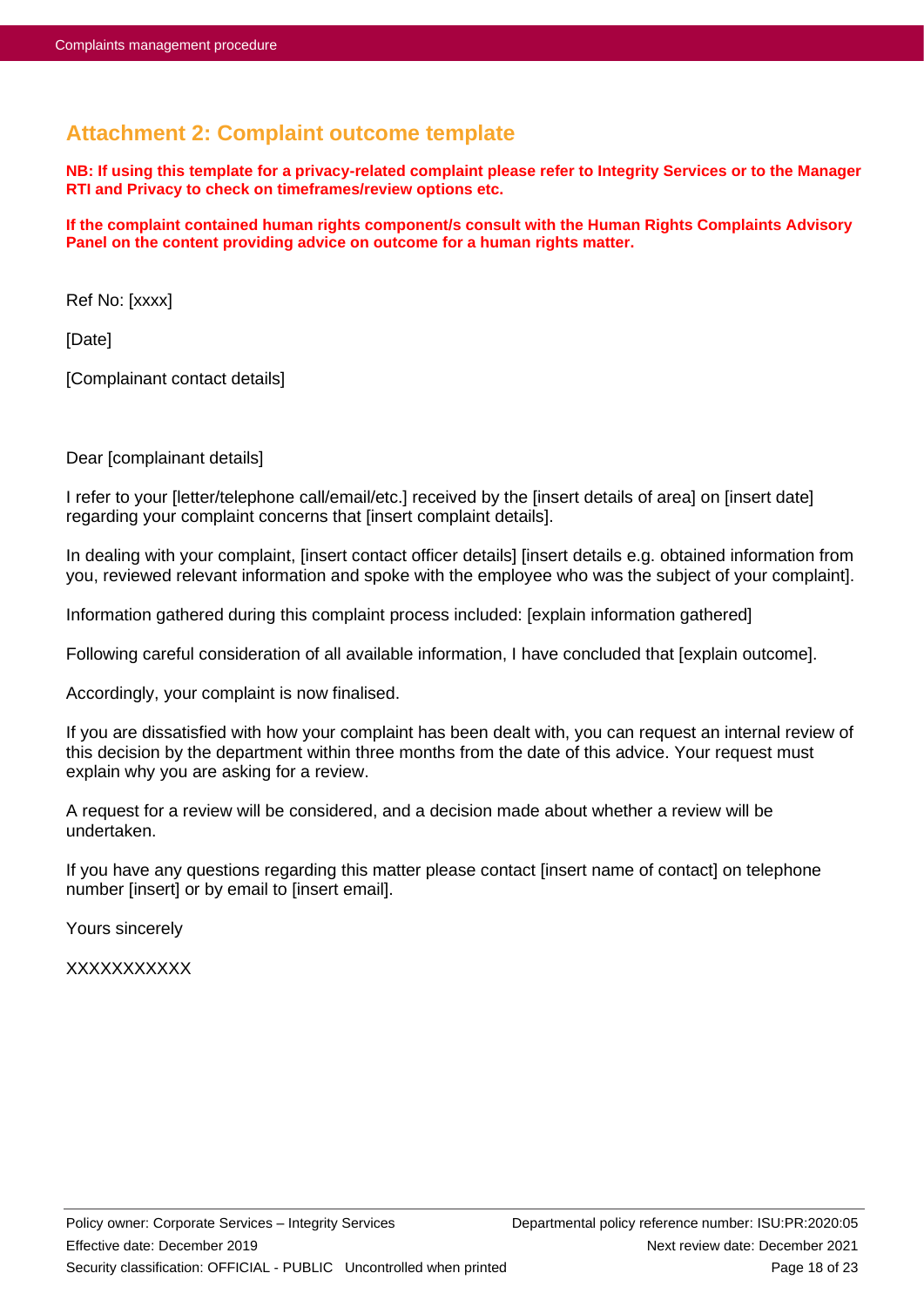# <span id="page-18-0"></span>**Attachment 3: Acknowledgement of request for internal review template**

Dear [complainant details]

I refer to your [letter/telephone call/email/etc] received by [insert name/details of area] on [insert date] requesting an internal review of a recent decision made in response to your complaint.

Your request for internal review has been registered and the reference number is [insert internal review reference number].

Your internal review will be managed by [insert name of contact, position, area and a contact number].

For your information, the department's Complaints management policy and procedure can be found on the department's [Compliments and Complaints webpage.](https://www.hpw.qld.gov.au/contact/complaints-compliments) Your internal review is being dealt with pursuant to this policy.

On the conclusion of the department's enquiries, you will be notified in writing of the outcome within a maximum of [30] business days from the date your request for internal review was received.

#### **OR**

The department has assessed your request for an internal review and determined that an internal review is not warranted because (provide reasons e.g. the complainant has not provided new information, the legislation does not allow for another decision).

#### *If the decision is not to proceed with a review include the following paragraph:*

If you remain dissatisfied with the action/s taken by the department in relation to your complaint you can request that the department's decision be reviewed by the Queensland Ombudsman. You can contact the Queensland Ombudsman by:

Telephone: 1300 068 908

Email: [ombudsman@ombudsman.qld.gov.au](mailto:ombudsman@ombudsman.qld.gov.au)

Web: [make a complaint](https://www.ombudsman.qld.gov.au/make-a-complaint/makecomplaint)

If you have any questions in the meantime please raise these directly with [insert name of contact] on telephone number [insert] or by email to [insert email].

Yours sincerely

**XXXXXXXXXX**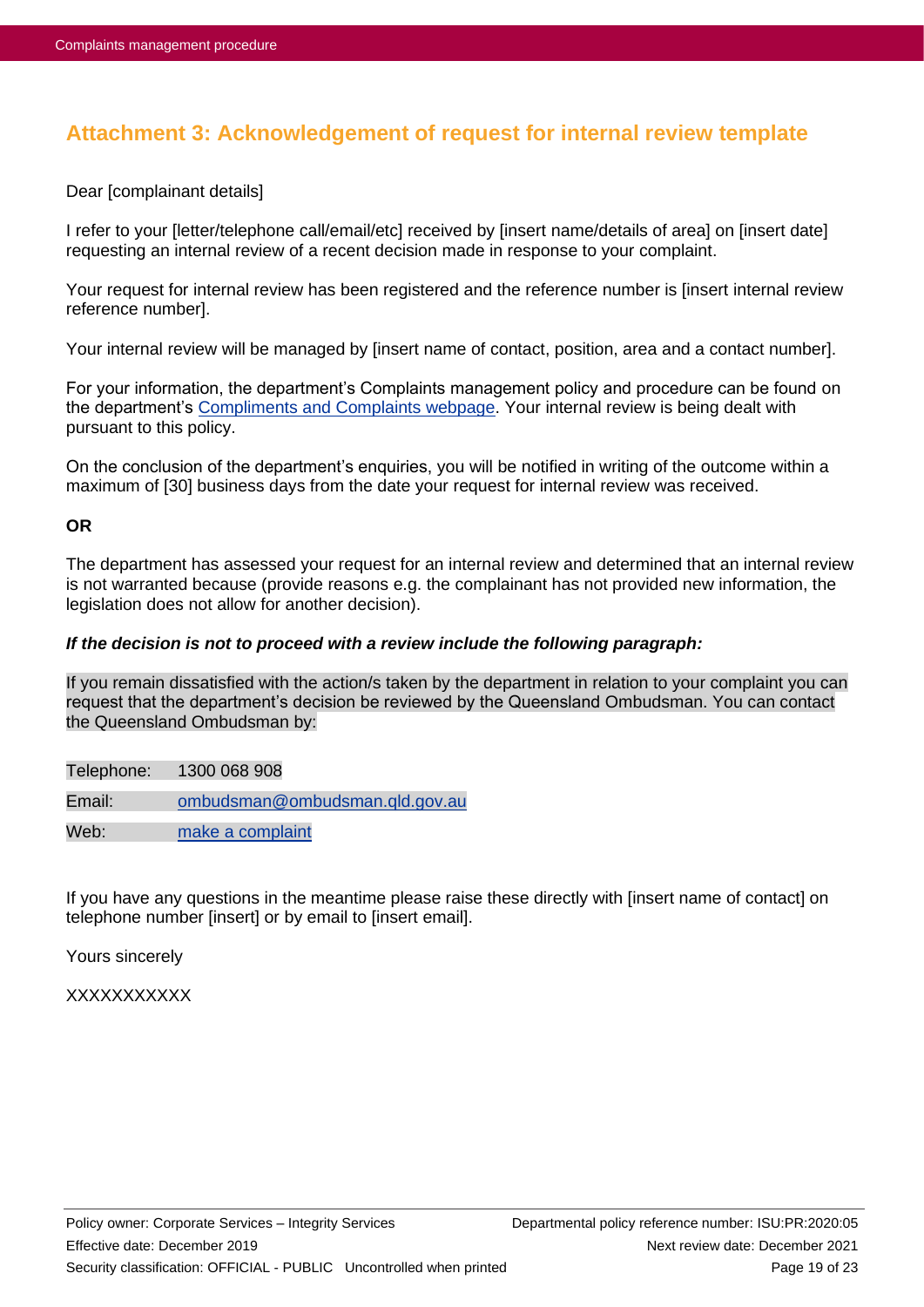# <span id="page-19-0"></span>**Attachment 4: Internal review outcome template**

Ref No: [xxxx]

[Date]

[Complainant contact details]

Dear [complainant details]

I refer to your [letter/telephone call/email/etc.] received by the [insert details of area] on [insert date] requesting an internal review of a decision made about your complaint.

In dealing with your internal review, [insert contact officer details] [insert details e.g. obtained information from you, reviewed relevant information and spoke with the employee who was the subject of your complaint].

Information gathered during this review process included: [explain information gathered]

Following careful consideration of all available information, I have concluded that [explain outcome].

Accordingly, the internal review is now finalised.

If you remain dissatisfied with the action/s taken by the department in relation to your complaint you can request that the department's decision be reviewed by the Queensland Ombudsman. You can contact the Queensland Ombudsman by:

Telephone: 1300 068 908

Email: [ombudsman@ombudsman.qld.gov.au](mailto:ombudsman@ombudsman.qld.gov.au)

Web: [make a complaint](https://www.ombudsman.qld.gov.au/make-a-complaint/makecomplaint)

If you have any questions regarding this matter please contact [insert name of contact] on telephone number [insert] or by email to [insert email].

Yours sincerely

XXXXXXXXXXX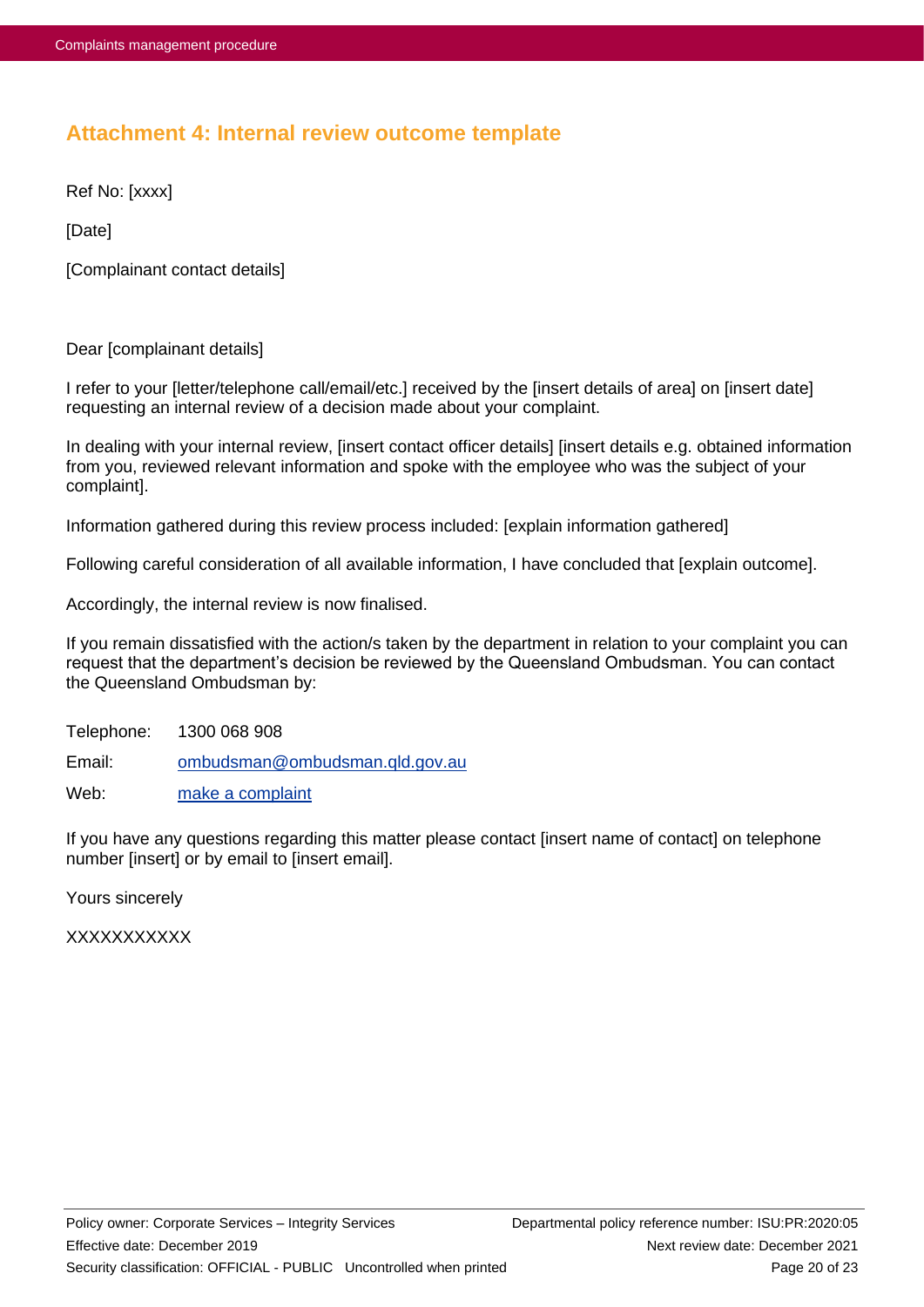# **Attachment 5: Review plan template**

| <b>Complaint reference no:</b> | Complainant name and contact details (if known): |
|--------------------------------|--------------------------------------------------|
| <b>Complaint summary:</b>      | <b>Review officer:</b>                           |

<span id="page-20-0"></span>

| <b>Issue</b>                                                                       | <b>Action required</b>             | <b>Resources</b>                                                                                               | <b>Witnesses identified</b>                                         | <b>Timeframes</b>                                                                        |
|------------------------------------------------------------------------------------|------------------------------------|----------------------------------------------------------------------------------------------------------------|---------------------------------------------------------------------|------------------------------------------------------------------------------------------|
| Claims HSC did not<br>consider supporting<br>evidence for bond loan<br>application | Review application and<br>decision | Obtain all documentation<br>associated with<br>application and relevant<br>legislation and<br>policy/procedure | Identify persons who<br>processed application and<br>decision maker | ? 1 week to obtain<br>documents<br>? 1 week to review<br>? 3 days to provide<br>decision |
|                                                                                    |                                    |                                                                                                                |                                                                     |                                                                                          |
|                                                                                    |                                    |                                                                                                                |                                                                     |                                                                                          |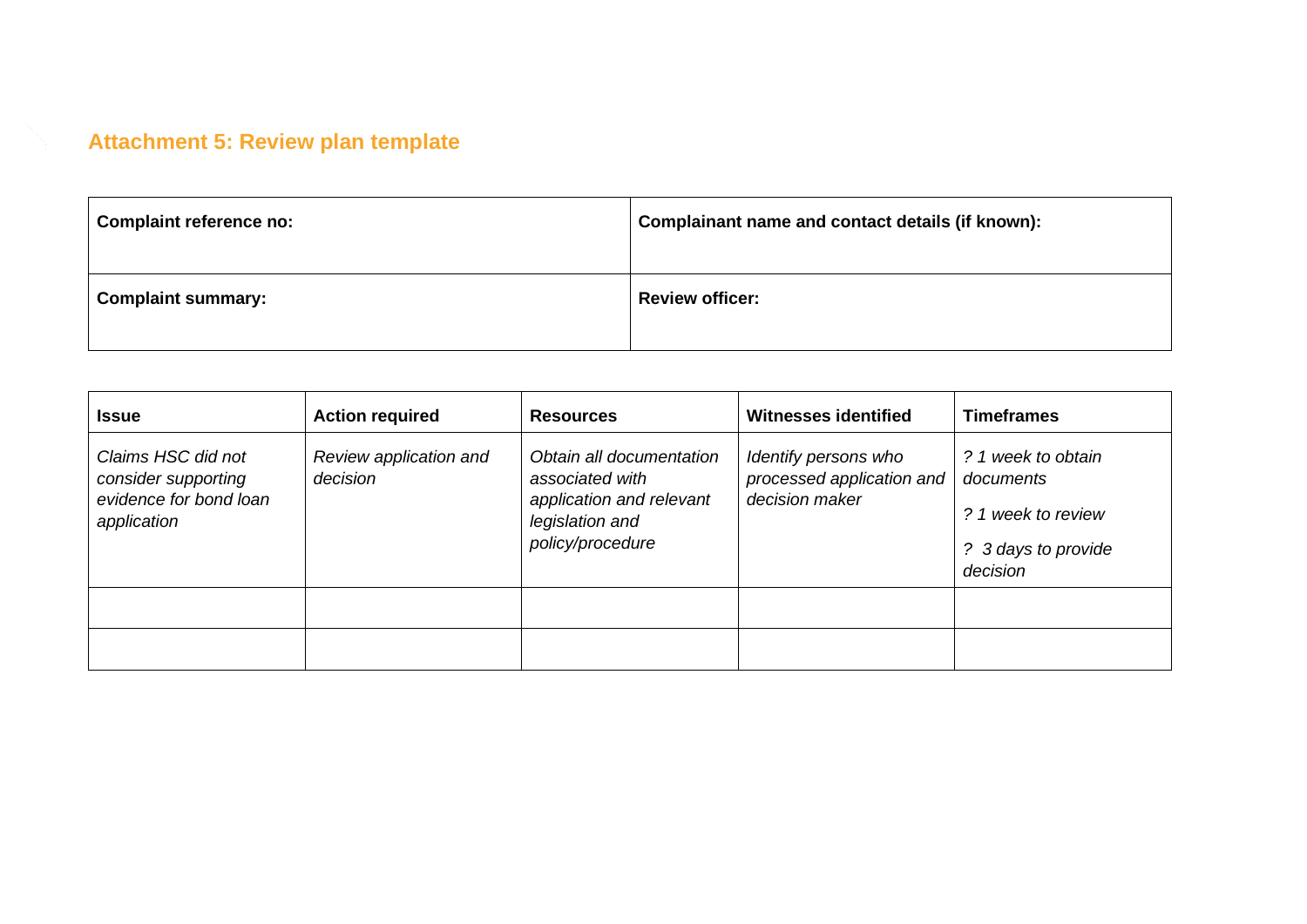

# **Attachment 6: Human rights complaints process flowchart**

Effective date: December 2019 Next review date: December 2021 Security classification: OFFICIAL - PUBLIC Uncontrolled when printed Page 22 of 23

<span id="page-21-0"></span>Policy owner: Corporate Services – Integrity Services Departmental policy reference number: ISU:PR:2020:05